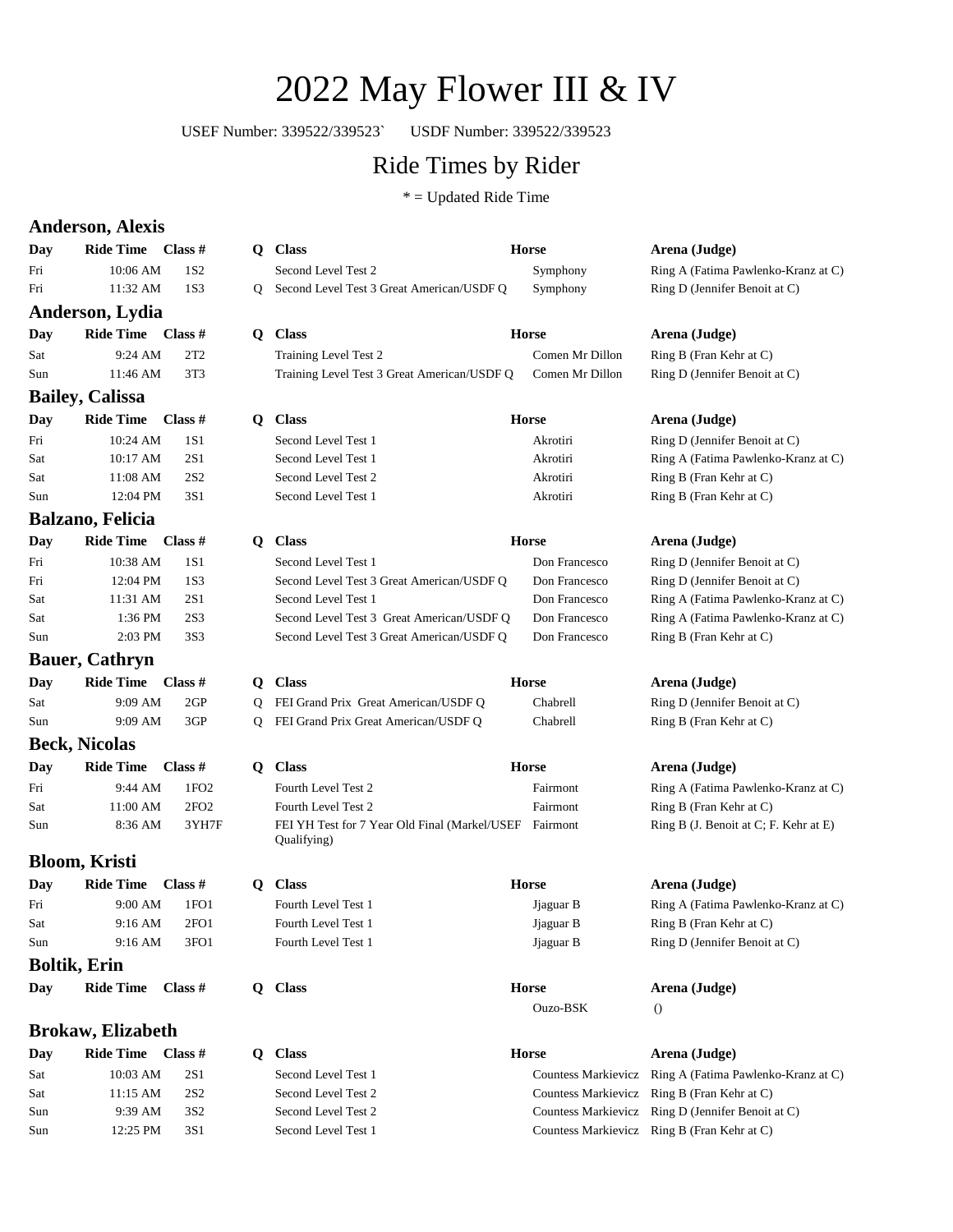### **Brophy, Deborah**

| Day        | <b>Ride Time</b>           | Class #          | $\mathbf{Q}$   | <b>Class</b>                                                           | <b>Horse</b>               | Arena (Judge)                       |
|------------|----------------------------|------------------|----------------|------------------------------------------------------------------------|----------------------------|-------------------------------------|
|            |                            |                  |                |                                                                        | Lion's Roar                | $\theta$                            |
|            | <b>Buie, Erin</b>          |                  |                |                                                                        |                            |                                     |
| Day        | <b>Ride Time</b>           | Class $#$        | $\mathbf{Q}$   | <b>Class</b>                                                           | <b>Horse</b>               | Arena (Judge)                       |
| Fri        | 10:19 AM                   | 1TH1             |                | Third Level Test 1                                                     | CJ Quick on the<br>Trigger | Ring B (Fran Kehr at C)             |
| Fri        | 10:54 AM                   | 1TH <sub>3</sub> |                | Third Level Test 3 Great American/USDF Q                               | CJ Quick on the<br>Trigger | Ring A (Fatima Pawlenko-Kranz at C) |
| Sat        | 3:08 PM                    | 2TH3             |                | Third Level Test 3 Great American/USDF Q                               | CJ Quick on the<br>Trigger | Ring B (Fran Kehr at C)             |
| Sun        | 10:02 AM                   | 3TH1             |                | Third Level Test 1                                                     | CJ Quick on the<br>Trigger | Ring D (Jennifer Benoit at C)       |
|            | <b>Bursey, Bridget</b>     |                  |                |                                                                        |                            |                                     |
| Day        | <b>Ride Time</b>           | Class #          | $\mathbf{Q}$   | <b>Class</b>                                                           | <b>Horse</b>               | Arena (Judge)                       |
| Fri        | 9:00 AM                    | 1T1              |                | Training Level Test 1                                                  | Volant E'cureuil           | Ring D (Jennifer Benoit at C)       |
| Fri        | 10:13 AM                   | 1TH3             | Q              | Third Level Test 3 Great American/USDF Q                               | Firewall Ymas              | Ring A (Fatima Pawlenko-Kranz at C) |
| Fri        | 11:24 AM                   | 1S3              | Q              | Second Level Test 3 Great American/USDF Q                              | <b>Crestone Clover</b>     | Ring D (Jennifer Benoit at C)       |
| Fri        | 12:20 PM                   | 1F <sub>3</sub>  | Q              | First Level Test 3 Great American/USDF Q                               | <b>Crestone Clover</b>     | Ring B (Fran Kehr at C)             |
| Fri        | 2:11 PM                    | 1T3              | Q              | Training Level Test 3 Great American/USDF Q                            | Volant E'cureuil           | Ring A (Fatima Pawlenko-Kranz at C) |
| Sat        | 9:00 AM                    | 2T1              |                | Training Level Test 1                                                  | Volant E'cureuil           | Ring A (Fatima Pawlenko-Kranz at C) |
| Sat        | 10:35 AM                   | 2F <sub>3</sub>  | Q              | First Level Test 3 Great American/USDF Q                               | <b>Crestone Clover</b>     | Ring D (Jennifer Benoit at C)       |
| Sat        | 11:29 AM                   | 2T <sub>3</sub>  | Q              | Training Level Test 3 Great American/USDF Q                            | Volant E'cureuil           | Ring B (Fran Kehr at C)             |
| Sat        | 1:52 PM                    | 2S3              | Q              | Second Level Test 3 Great American/USDF Q                              | <b>Crestone Clover</b>     | Ring A (Fatima Pawlenko-Kranz at C) |
| Sat        | 3:40 PM                    | 2TH3             | $\overline{O}$ | Third Level Test 3 Great American/USDF Q                               | Firewall Ymas              | Ring B (Fran Kehr at C)             |
| Sun        | 9:00 AM                    | 3T1              |                | Training Level Test 1                                                  | Volant E'cureuil           | Ring A (Fatima Pawlenko-Kranz at C) |
| Sun        | 10:10 AM                   | 3TH1             |                | Third Level Test 1                                                     | Firewall Ymas              | Ring D (Jennifer Benoit at C)       |
| Sun        | 11:32 AM                   | 3T <sub>3</sub>  |                | Training Level Test 3 Great American/USDF Q                            | Volant E'cureuil           | Ring D (Jennifer Benoit at C)       |
| Sun        | 1:29 PM                    | 3TH <sub>3</sub> |                | Third Level Test 3 Great American/USDF Q                               | Firewall Ymas              | Ring D (Jennifer Benoit at C)       |
| Sun        | 2:57 PM                    | 3FFS             | Q              | USDF First Level - Second Level Freestyle TOC<br>Great American/USDF Q | <b>Crestone Clover</b>     | Ring D (Fran Kehr at C)             |
|            | <b>Chiapetta, Michelle</b> |                  |                |                                                                        |                            |                                     |
| Day        | Ride Time Class #          |                  |                | Q Class                                                                | <b>Horse</b>               | Arena (Judge)                       |
| Fri        | 9:07 AM                    | 1T1              |                | Training Level Test 1                                                  | Libertad IX                | Ring D (Jennifer Benoit at C)       |
| Fri        | 12:15 PM                   | 1T <sub>3</sub>  | Q              | Training Level Test 3 Great American/USDF Q                            | Libertad IX                | Ring A (Fatima Pawlenko-Kranz at C) |
| Sat        | 1:39 PM                    | 2T3              | Q              | Training Level Test 3 Great American/USDF Q                            | Libertad IX                | Ring B (Fran Kehr at C)             |
| Sun        | 10:25 AM                   | 3T <sub>3</sub>  | Q              | Training Level Test 3 Great American/USDF Q                            | Libertad IX                | Ring D (Jennifer Benoit at C)       |
|            | Christie, Julie            |                  |                |                                                                        |                            |                                     |
| <b>Day</b> | <b>Ride Time</b>           | Class $#$        |                | Q Class                                                                | <b>Horse</b>               | Arena (Judge)                       |

| Day | iniuv fiinv | - 1039           | $\checkmark$ | - 105                                    |                                             | TH CHA TO AUGUT                     |
|-----|-------------|------------------|--------------|------------------------------------------|---------------------------------------------|-------------------------------------|
| Fri | 9:08 AM     | 1FO1             |              | Fourth Level Test 1                      | Jacqueline van<br>Lange Weeren              | Ring A (Fatima Pawlenko-Kranz at C) |
| Fri | 11:10 AM    | 1TH <sub>3</sub> | 0            | Third Level Test 3 Great American/USDF O | Jacqueline van<br>Lange Weeren              | Ring A (Fatima Pawlenko-Kranz at C) |
| Sat | $9:08$ AM   | 2F <sub>O1</sub> |              | Fourth Level Test 1                      | Jacqueline van<br>Lange Weeren              | Ring B (Fran Kehr at C)             |
| Sat | $3:00$ PM   | 2TH3             | O            | Third Level Test 3 Great American/USDF Q | Jacqueline van<br>Lange Weeren              | Ring B (Fran Kehr at C)             |
| Sun | 9:08 AM     | 3F <sub>O1</sub> |              | Fourth Level Test 1                      | Jacqueline van<br>Lange Weeren              | Ring D (Jennifer Benoit at C)       |
| Sun | 1:45 PM     | 3TH3             | $\Omega$     | Third Level Test 3 Great American/USDF O | Jacqueline van<br>$\mathbf{r}$ $\mathbf{v}$ | Ring D (Jennifer Benoit at C)       |

### **Colby, Jennifer**

| Day | Ride Time Class # |      |
|-----|-------------------|------|
| Sat | $2:00$ PM         | 2S3  |
| Sat | $2:38$ PM         | 2UTC |
| Sun | $12:05$ PM        | 3UTC |
| Sun | $2:11$ PM         | 3S3  |

| Dav | <b>Ride Time</b>  | Class # | <b>Class</b>                                                  | Horse    | Arena (Judge)                       |
|-----|-------------------|---------|---------------------------------------------------------------|----------|-------------------------------------|
| Sat | $2:00 \text{ PM}$ | 2S3     | Second Level Test 3 Great American/USDF Q                     | Corleone | Ring A (Fatima Pawlenko-Kranz at C) |
| Sat | $2:38$ PM         | 2UTC    | <b>USEF</b> Test of Choice Qualifier Great<br>American/USDF O | Corleone | Ring D (Jennifer Benoit at C)       |
| Sun | $12:05$ PM        | 3UTC    | <b>USEF</b> Test of Choice Qualifier Great<br>American/USDF O | Corleone | Ring A (Fatima Pawlenko-Kranz at C) |
| Sun | $2:11$ PM         | 3S3     | Second Level Test 3 Great American/USDF Q                     | Corleone | Ring B (Fran Kehr at C)             |

Lange Weeren

| Fn               | 9:08 AM   | IFOI             |    | Fourth Level Test 1                      | Jacqueline van<br>Lange Weeren | Ring A (Fatima Pawlenko-Kranz at C) |
|------------------|-----------|------------------|----|------------------------------------------|--------------------------------|-------------------------------------|
| Fri              | 11:10 AM  | 1TH <sub>3</sub> |    | Third Level Test 3 Great American/USDF O | Jacqueline van<br>Lange Weeren | Ring A (Fatima Pawlenko-Kranz at C) |
| Sat              | $9:08$ AM | 2F <sub>O1</sub> |    | Fourth Level Test 1                      | Jacqueline van<br>Lange Weeren | Ring B (Fran Kehr at C)             |
| Sat              | $3:00$ PM | 2TH3             | 0. | Third Level Test 3 Great American/USDF O | Jacqueline van<br>Lange Weeren | Ring B (Fran Kehr at C)             |
| Sun              | $9:08$ AM | 3F <sub>O1</sub> |    | Fourth Level Test 1                      | Jacqueline van<br>Lange Weeren | Ring D (Jennifer Benoit at C)       |
| S <sub>11n</sub> | 1.45 PM   | 3TH3             |    | Third Level Test 3 Great American/USDE O | Jacqueline van                 | $Ring D$ (Jennifer Benoit at $C$ )  |

### $Area (Judge)$

| Ring A (Fatima Pawlenko-Kranz at C) |
|-------------------------------------|
| Ring D (Jennifer Benoit at C)       |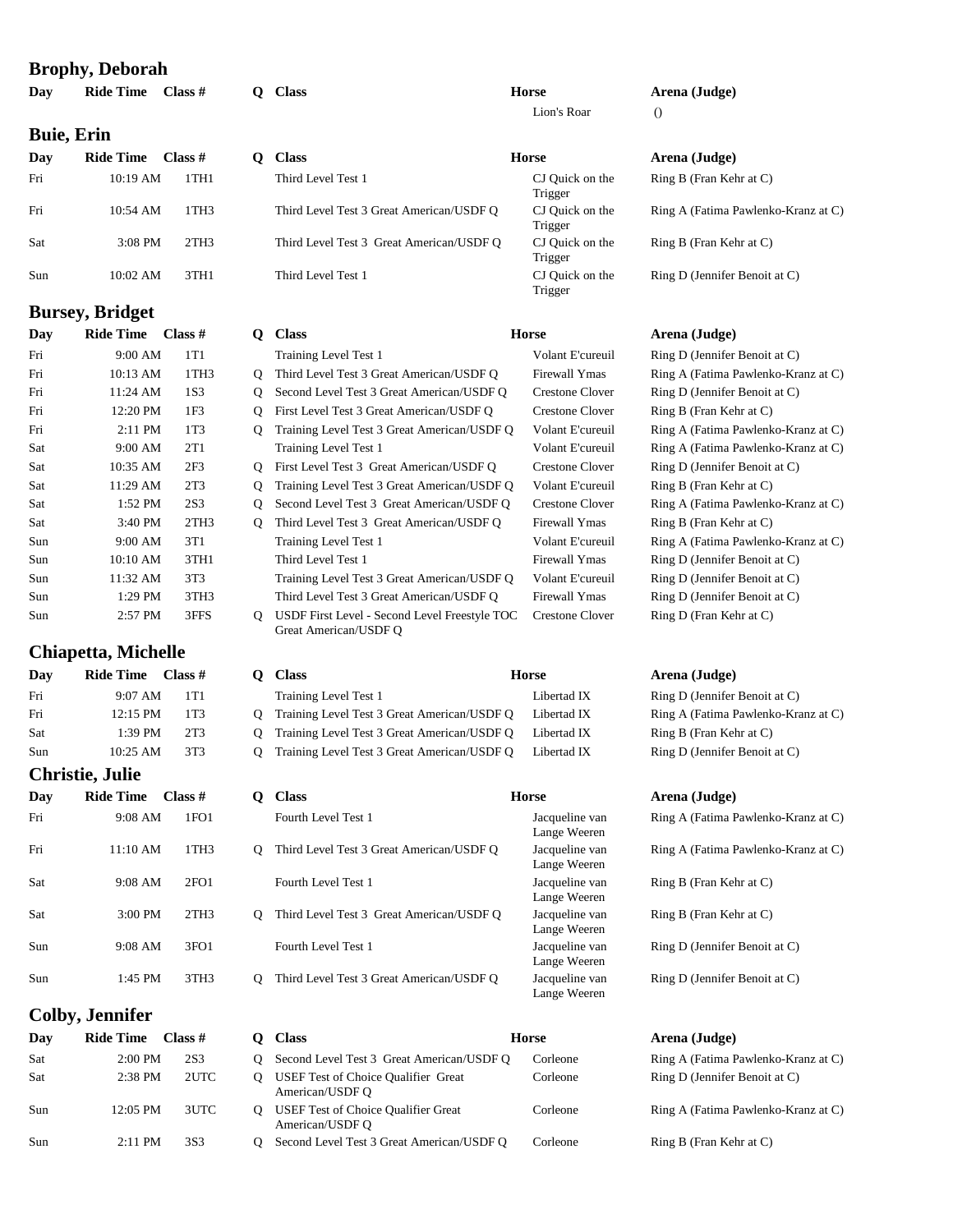### **Correll, Deb**

| Day | Ride Time Class # |      |
|-----|-------------------|------|
| Fri | 11:48 AM          | 1S3  |
| Fri | $2:13$ PM         | 1UTC |
| Sat | $1:44$ PM         | 2S3  |
| Sat | $2:30$ PM         | 2UTC |

### **Davies Pagels, Julie**

| Day | Ride Time Class # |                 |  |
|-----|-------------------|-----------------|--|
| Fri | $9:27$ AM         | 1 I 1           |  |
| Fri | $11:48$ AM        | 1F <sub>3</sub> |  |
| Sat | $9:27$ AM         | 2I1             |  |
| Sat | $11:32$ AM        | 2F <sub>3</sub> |  |
| Sun | 9:27 AM           | 3I1             |  |
| Sun | $11:33$ AM        | 3F3             |  |
|     |                   |                 |  |

### **Denke, Tara**

| Day | Ride Time Class # |     |
|-----|-------------------|-----|
| Fri | $2:04$ PM         | 1T3 |
| Sat | $12:25$ PM        | 2T3 |
| Sun | $11:18$ AM        | 3T3 |

### **DeSoto, Julie**

| Day | Ride Time Class #   |                 |
|-----|---------------------|-----------------|
| Fri | $1:55$ PM           | 1ITB            |
| Sat | $9:52 \, \text{AM}$ | 2T2             |
| Sat | $1:46$ PM           | 2T <sub>3</sub> |
| Sun | $9:24$ AM           | 3T2             |
| Sun | $11:11$ AM          | 3T3             |
|     |                     |                 |

### **Dietzman, Rebecca**

| Day | Ride Time $\blacksquare$ Class # |      |
|-----|----------------------------------|------|
| Sat | 11:57 AM                         | 2T3  |
| Sat | $3:19$ PM                        | 2UTC |
| Sun | $10:39$ AM                       | 3T3  |
| Sun | $12:21$ PM                       | 3UTC |

### **Fischer, Mary**

| $2$ GPU                                                                                                                                                         |
|-----------------------------------------------------------------------------------------------------------------------------------------------------------------|
| 2F1                                                                                                                                                             |
| 2S1                                                                                                                                                             |
| 2F <sub>3</sub>                                                                                                                                                 |
| 2TH1                                                                                                                                                            |
| 3GPSU                                                                                                                                                           |
| 3TH1                                                                                                                                                            |
| 3F1                                                                                                                                                             |
| 3F <sub>3</sub>                                                                                                                                                 |
| 3S1                                                                                                                                                             |
| Ride Time Class #<br>$8:30$ AM<br>$9:49$ AM<br>$11:38$ AM<br>$2:00$ PM<br>$3:04$ PM<br>$8:09$ AM<br>$9:46$ AM<br>$10:53$ AM<br>$11:41$ AM<br>$12:32 \text{ PM}$ |

## **Fonder, Amie**

| Day | Ride Time Class #  |                 |
|-----|--------------------|-----------------|
| Fri | 9:14 AM            | 1F1             |
| Fri | $11:56$ AM         | 1F <sub>3</sub> |
| Sat | $9:59$ AM          | 2F2             |
| Sat | $12:12 \text{ PM}$ | 2F <sub>3</sub> |
| Sun | $11:00$ AM         | 3F1             |
| Sun | 11:49 AM           | 3F <sub>3</sub> |

|            | COLLUI, DU                  |                 |              |                                                                                         |                                                          |                                                                      |
|------------|-----------------------------|-----------------|--------------|-----------------------------------------------------------------------------------------|----------------------------------------------------------|----------------------------------------------------------------------|
| Day        | Ride Time                   | Class $#$       | Q.           | <b>Class</b>                                                                            | <b>Horse</b>                                             | Arena (Judge)                                                        |
| Fri        | 11:48 AM                    | 1S3             | Q            | Second Level Test 3 Great American/USDF Q                                               | <b>Fantasies Of Winter</b>                               | Ring D (Jennifer Benoit at C)                                        |
| Fri        | 2:13 PM                     | 1UTC            | Q.           | <b>USEF</b> Test of Choice Qualifier Great<br>American/USDF Q                           | <b>Fantasies Of Winter</b>                               | Ring B (Fran Kehr at C)                                              |
| Sat<br>Sat | 1:44 PM<br>2:30 PM          | 2S3<br>2UTC     | Q.           | Second Level Test 3 Great American/USDF Q<br><b>USEF Test of Choice Qualifier Great</b> | <b>Fantasies Of Winter</b><br><b>Fantasies Of Winter</b> | Ring A (Fatima Pawlenko-Kranz at C)<br>Ring D (Jennifer Benoit at C) |
|            |                             |                 |              | American/USDF Q                                                                         |                                                          |                                                                      |
|            | <b>Davies Pagels, Julie</b> |                 |              |                                                                                         |                                                          |                                                                      |
| Day        | <b>Ride Time</b>            | Class $#$       | $\mathbf Q$  | <b>Class</b>                                                                            | <b>Horse</b>                                             | Arena (Judge)                                                        |
| Fri        | 9:27 AM                     | 1I1             | Q.           | Intermediate I Great American/USDF Q                                                    | Glimmeratii                                              | Ring B (Fran Kehr at C)                                              |
| Fri        | 11:48 AM                    | 1F3             | $\mathsf{Q}$ | First Level Test 3 Great American/USDF Q                                                | Neapolitano Kirilia                                      | Ring B (Fran Kehr at C)                                              |
| Sat        | 9:27 AM                     | 2I1             | $\mathsf{Q}$ | FEI Intermediate I Great American/USDF Q                                                | Glimmeratii                                              | Ring D (Jennifer Benoit at C)                                        |
| Sat        | 11:32 AM                    | 2F <sub>3</sub> | Q            | First Level Test 3 Great American/USDF Q                                                | Neapolitano Kirilia                                      | Ring D (Jennifer Benoit at C)                                        |
| Sun        | 9:27 AM                     | 3I1             | Q            | FEI Intermediate I Great American/USDF Q                                                | Glimmeratii                                              | Ring B (Fran Kehr at C)                                              |
| Sun        | 11:33 AM                    | 3F3             | Q            | First Level Test 3 Great American/USDF Q                                                | Neapolitano Kirilia                                      | Ring A (Fatima Pawlenko-Kranz at C)                                  |
|            | Denke, Tara                 |                 |              |                                                                                         |                                                          |                                                                      |
| Day        | <b>Ride Time</b>            | Class #         | Q            | <b>Class</b>                                                                            | <b>Horse</b>                                             | Arena (Judge)                                                        |
| Fri        | 2:04 PM                     | 1T <sub>3</sub> | Q            | Training Level Test 3 Great American/USDF Q                                             | My Wish                                                  | Ring A (Fatima Pawlenko-Kranz at C)                                  |
| Sat        | 12:25 PM                    | 2T <sub>3</sub> | Q            | Training Level Test 3 Great American/USDF Q                                             | My Wish                                                  | Ring B (Fran Kehr at C)                                              |
| Sun        | 11:18 AM                    | 3T <sub>3</sub> | Q            | Training Level Test 3 Great American/USDF Q                                             | My Wish                                                  | Ring D (Jennifer Benoit at C)                                        |
|            | DeSoto, Julie               |                 |              |                                                                                         |                                                          |                                                                      |
| Day        | <b>Ride Time</b>            | Class #         | $\mathbf{Q}$ | <b>Class</b>                                                                            | <b>Horse</b>                                             | Arena (Judge)                                                        |
| Fri        | 1:55 PM                     | 1ITB            |              | USDF Intro B                                                                            | Oliviero                                                 | Ring D (Jennifer Benoit at C)                                        |
| Sat        | 9:52 AM                     | 2T2             |              | Training Level Test 2                                                                   | Oliviero                                                 | Ring B (Fran Kehr at C)                                              |
| Sat        | 1:46 PM                     | 2T <sub>3</sub> | Q            | Training Level Test 3 Great American/USDF Q                                             | Oliviero                                                 | Ring B (Fran Kehr at C)                                              |
| Sun        | 9:24 AM                     | 3T2             |              | Training Level Test 2                                                                   | Oliviero                                                 | Ring D (Jennifer Benoit at C)                                        |
| Sun        | 11:11 AM                    | 3T <sub>3</sub> | Q            | Training Level Test 3 Great American/USDF Q                                             | Oliviero                                                 | Ring D (Jennifer Benoit at C)                                        |
|            | Dietzman, Rebecca           |                 |              |                                                                                         |                                                          |                                                                      |
| Day        | <b>Ride Time</b>            | Class $#$       | $\mathbf U$  | <b>Class</b>                                                                            | <b>Horse</b>                                             | Arena (Judge)                                                        |
| Sat        | 11:57 AM                    | 2T <sub>3</sub> | Q            | Training Level Test 3 Great American/USDF Q                                             | Luna Llena                                               | Ring B (Fran Kehr at C)                                              |
| Sat        | 3:19 PM                     | 2UTC            | Q            | USEF Test of Choice Qualifier Great<br>American/USDF Q                                  | Luna Llena                                               | Ring D (Jennifer Benoit at C)                                        |
| Sun        | 10:39 AM                    | 3T <sub>3</sub> | Q            | Training Level Test 3 Great American/USDF Q                                             | Luna Llena                                               | Ring D (Jennifer Benoit at C)                                        |
| Sun        | 12:21 PM                    | 3UTC            | O            | USEF Test of Choice Qualifier Great<br>American/USDF Q                                  | Luna Llena                                               | Ring A (Fatima Pawlenko-Kranz at C)                                  |
|            | <b>Fischer, Mary</b>        |                 |              |                                                                                         |                                                          |                                                                      |
| Day        | <b>Ride Time</b>            | Class #         |              | Q Class                                                                                 | <b>Horse</b>                                             | Arena (Judge)                                                        |
| Sat        | 8:30 AM                     | 2GPU            | Q            | FEI Grand Prix (USEF Qualify)                                                           | Xama Dos Pinhais                                         | Ring B (F. Kehr at C; J. Benoit at E)                                |
| Sat        | 9:49 AM                     | 2F1             |              | First Level Test 1                                                                      | Dance Baby                                               | Ring A (Fatima Pawlenko-Kranz at C)                                  |
| Sat        | 11:38 AM                    | 2S1             |              | Second Level Test 1                                                                     | Sabio XVI                                                | Ring A (Fatima Pawlenko-Kranz at C)                                  |
| Sat        | 2:00 PM                     | 2F <sub>3</sub> | Q            | First Level Test 3 Great American/USDF Q                                                | Dance Baby                                               | Ring D (Jennifer Benoit at C)                                        |
| Sat        | 3:04 PM                     | 2TH1            |              | Third Level Test 1                                                                      | Sabio XVI                                                | Ring A (Fatima Pawlenko-Kranz at C)                                  |
| Sun        | 8:09 AM                     | 3GPSU           |              | FEI Grand Prix Special (USEF Qualify)                                                   | Xama Dos Pinhais                                         | Ring B (J. Benoit at C; F. Kehr at E)                                |
| Sun        | 9:46 AM                     | 3TH1            |              | Third Level Test 1                                                                      | Sabio XVI                                                | Ring D (Jennifer Benoit at C)                                        |
| Sun        | 10:53 AM                    | 3F1             |              | First Level Test 1                                                                      | Dance Baby                                               | Ring B (Fran Kehr at C)                                              |
| Sun        | 11:41 AM                    | 3F <sub>3</sub> |              | First Level Test 3 Great American/USDF Q                                                | Dance Baby                                               | Ring A (Fatima Pawlenko-Kranz at C)                                  |
| Sun        | 12:32 PM                    | 3S1             |              | Second Level Test 1                                                                     | Sabio XVI                                                | Ring B (Fran Kehr at C)                                              |
|            | Fonder, Amie                |                 |              |                                                                                         |                                                          |                                                                      |
| Day        | <b>Ride Time</b>            | Class $#$       | $\mathbf 0$  | <b>Class</b>                                                                            | Horse                                                    | Arena (Judge)                                                        |
| Fri        | 9:14 AM                     | 1F1             |              | First Level Test 1                                                                      | Dublin                                                   | Ring D (Jennifer Benoit at C)                                        |
|            |                             |                 |              |                                                                                         |                                                          |                                                                      |

# First Level Test 3 Great American/USDF Q Dublin Ring B (Fran Kehr at C) First Level Test 2 Dublin Ring B (Fran Kehr at C) First Level Test 3 Great American/USDF Q Dublin Ring D (Jennifer Benoit at C)

First Level Test 1 Dublin Ring B (Fran Kehr at C) First Level Test 3 Great American/USDF Q Dublin Ring A (Fatima Pawlenko-Kranz at C)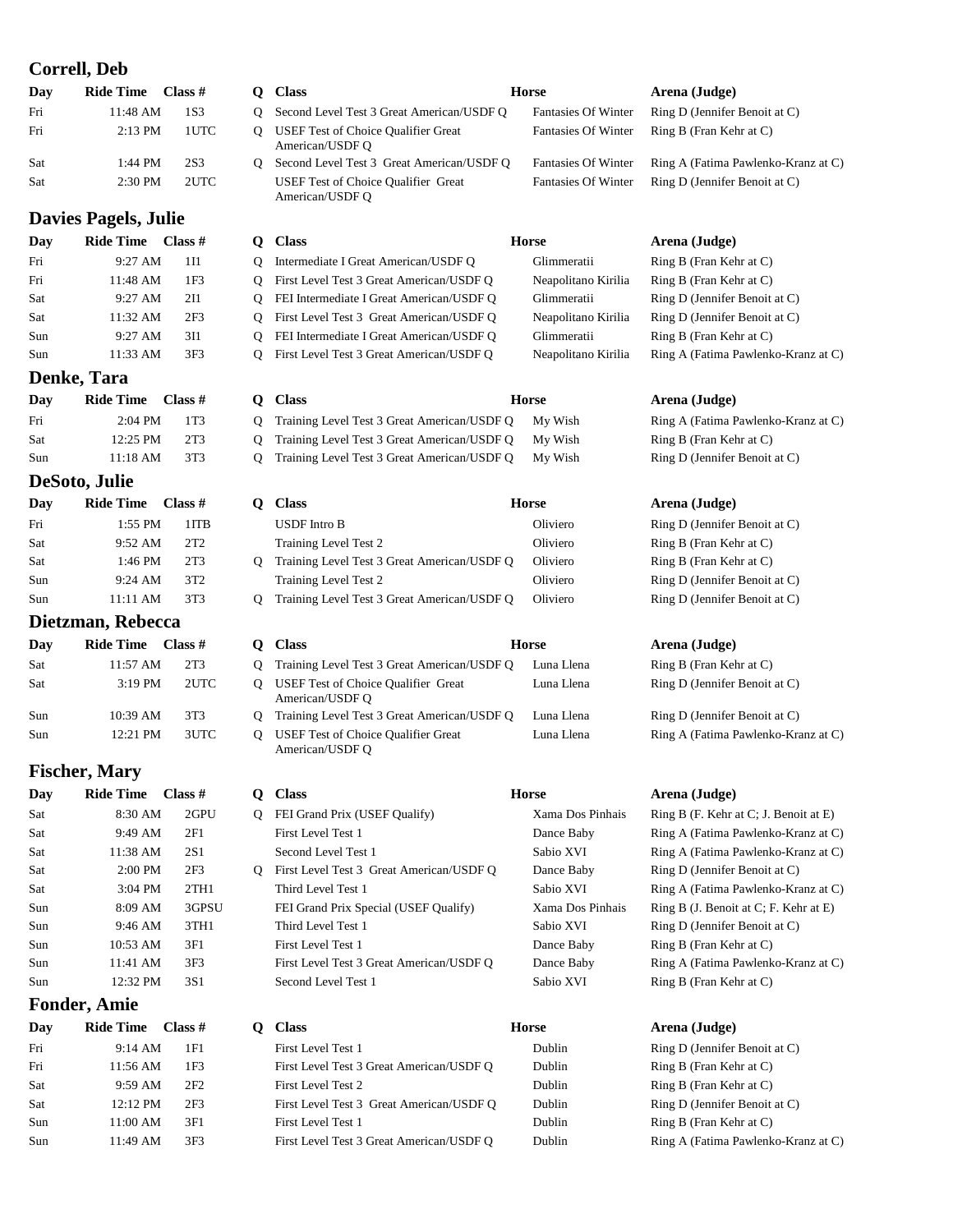### **Foschi, Jessica**

| Day | Ride Time $\blacksquare$ Class # |      |
|-----|----------------------------------|------|
| Fri | $9:45$ AM                        | 1PSG |
| Sat | $9:54$ AM                        | 2PSG |
| Sun | $9:54$ AM                        | 3PSG |

### **French, Karlene**

| Dav | Ride Time Class # |     |
|-----|-------------------|-----|
| Fri | 11:56 AM          | 1S3 |
| Sat | $1:28$ PM         | 2S3 |
| Sun | 1:47 PM           | 3S3 |

### **Fuchs, Lindsay**

| Day | Ride Time Class # |                   |
|-----|-------------------|-------------------|
| Fri | $1:36$ PM         | 1T <sub>3</sub>   |
| Fri |                   | $2:06$ PM $1$ UTC |
| Sat | $2:23$ PM         | -2UTC             |
| Sat | $4:25$ PM         | 2F34              |
| Sun | $1:43$ PM         | 3UTC              |
| Sun | $2:39$ PM         | 3F34              |

### **Grosz, Kerry**

| Day | Ride Time $\blacksquare$ Class # |                  |
|-----|----------------------------------|------------------|
| Fri |                                  | 1:34 PM 1ITE     |
| Fri |                                  | 2:31 PM 1ITC     |
| Sat | 12:06 PM 2ITE                    |                  |
| Sat |                                  | $3:48$ PM $2ITC$ |
| Sun | $12:14 \text{ PM}$               | 3ITE             |
| Sun |                                  | 2:01 PM 3ITC     |
|     | $TT = 1.1$ $T = 1.1$             |                  |

### **Hartman, Mary**

| Day | Ride Time $\blacksquare$ Class # |       |
|-----|----------------------------------|-------|
| Fri | $9:37$ AM                        | 1 ITA |
|     |                                  |       |

### **Helminiak, Deena**

| Day | Ride Time Class # |                 |
|-----|-------------------|-----------------|
| Fri | $10:03$ AM        | 1S1             |
| Fri | 11:32 AM          | 1F <sub>3</sub> |
| Sat | $11:24$ AM        | 2S1             |
| Sat | $1:52$ PM         | 2F <sub>3</sub> |
| Sun | $10:20$ AM        | 3F3             |

### **Hewitt, Taylor**

| Day | Ride Time Class # |                 |
|-----|-------------------|-----------------|
| Fri | 11:40 AM          | 1T <sub>3</sub> |
| Fri | $2:33$ PM         | 1DS             |
| Sat | $10:28$ AM        | 2ITA            |
| Sat | $11:43$ AM        | 2T <sub>3</sub> |
| Sat | $4:00$ PM         | 2DS             |
| Sun | $9:14$ AM         | 3ITA            |
| Sun | $12:07$ PM        | 3ITB            |

| Day | <b>Ride Time</b>      | Class $#$       | Q            | <b>Class</b>                                                          | <b>Horse</b>             | Arena (Judge)                                          |
|-----|-----------------------|-----------------|--------------|-----------------------------------------------------------------------|--------------------------|--------------------------------------------------------|
| Fri | 9:45 AM               | 1PSG            | O            | FEI Prix St George Great American/USDF Q                              | Calypso                  | Ring B (Fran Kehr at C)                                |
| Sat | 9:54 AM               | 2PSG            |              | Q FEI Prix St George Great American/USDF Q                            | Calypso                  | Ring D (Jennifer Benoit at C)                          |
| Sun | 9:54 AM               | 3PSG            |              | FEI Prix St Georges Great American/USDF Q                             | Calypso                  | Ring B (Fran Kehr at C)                                |
|     | French, Karlene       |                 |              |                                                                       |                          |                                                        |
| Day | <b>Ride Time</b>      | Class $#$       | Q            | <b>Class</b>                                                          | <b>Horse</b>             | Arena (Judge)                                          |
| Fri | 11:56 AM              | 1S3             |              | Second Level Test 3 Great American/USDF Q                             | Murphy                   | Ring D (Jennifer Benoit at C)                          |
| Sat | 1:28 PM               | 2S3             |              | Second Level Test 3 Great American/USDF Q                             | Murphy                   | Ring A (Fatima Pawlenko-Kranz at C)                    |
| Sun | 1:47 PM               | 3S3             |              | Second Level Test 3 Great American/USDF Q                             | Murphy                   | Ring B (Fran Kehr at C)                                |
|     | <b>Fuchs, Lindsay</b> |                 |              |                                                                       |                          |                                                        |
| Day | <b>Ride Time</b>      | Class $#$       | Q            | <b>Class</b>                                                          | <b>Horse</b>             | Arena (Judge)                                          |
| Fri | 1:36 PM               | 1T <sub>3</sub> | Q            | Training Level Test 3 Great American/USDF Q                           | Dell' Arte               | Ring A (Fatima Pawlenko-Kranz at C)                    |
| Fri | 2:06 PM               | 1UTC            | Q            | USEF Test of Choice Qualifier Great                                   | Dell' Arte               | Ring B (Fran Kehr at C)                                |
|     |                       |                 |              | American/USDF Q                                                       |                          |                                                        |
| Sat | 2:23 PM               | 2UTC            | Q            | USEF Test of Choice Qualifier Great<br>American/USDF Q                | Dell' Arte               | Ring D (Jennifer Benoit at C)                          |
| Sat | 4:25 PM               | 2F34            | Q.           | USDF Third Level - Fouth Level Freestyle TOC<br>Great American/USDF Q | Emmitt                   | Ring D (Jennifer Benoit at C)                          |
| Sun | 1:43 PM               | 3UTC            | Q            | USEF Test of Choice Qualifier Great<br>American/USDF Q                | Dell' Arte               | Ring A (Fatima Pawlenko-Kranz at C)                    |
| Sun | 2:39 PM               | 3F34            |              | USDF Third Level - Fouth Level Freestyle TOC<br>Great American/USDF Q | Emmitt                   | Ring D (Fran Kehr at C)                                |
|     | Grosz, Kerry          |                 |              |                                                                       |                          |                                                        |
| Day | <b>Ride Time</b>      | Class $#$       |              | Q Class                                                               | <b>Horse</b>             | Arena (Judge)                                          |
| Fri | 1:34 PM               | 1ITB            |              | USDF Intro B                                                          | Halcyonia Bretton        | Ring D (Jennifer Benoit at C)                          |
| Fri | 2:31 PM               | 1ITC            |              | USDF Intro C                                                          | Halcyonia Bretton        | Ring D (Jennifer Benoit at C)                          |
| Sat | 12:06 PM              | 2ITB            |              | USDF Intro B                                                          | Halcyonia Bretton        | Ring A (Fatima Pawlenko-Kranz at C)                    |
| Sat | 3:48 PM               | 2ITC            |              | USDF Intro C                                                          | Halcyonia Bretton        | Ring A (Fatima Pawlenko-Kranz at C)                    |
| Sun | 12:14 PM              | 3ITB            |              | <b>USDF</b> Intro B                                                   | Halcyonia Bretton        | Ring D (Jennifer Benoit at C)                          |
| Sun | 2:01 PM               | 3ITC            |              | USDF Intro C                                                          | Halcyonia Bretton        | Ring D (Jennifer Benoit at C)                          |
|     | Hartman, Mary         |                 |              |                                                                       |                          |                                                        |
| Day | <b>Ride Time</b>      | Class $#$       | $\mathbf{Q}$ | <b>Class</b>                                                          | <b>Horse</b>             | Arena (Judge)                                          |
| Fri | 9:37 AM               | 1ITA            |              | <b>USDF</b> Intro A                                                   | Montreal                 | Ring A (Fatima Pawlenko-Kranz at C)                    |
| Fri | 1:41 PM               | 1ITB            |              | <b>USDF</b> Intro B                                                   | Montreal                 | Ring D (Jennifer Benoit at C)                          |
|     | Helminiak, Deena      |                 |              |                                                                       |                          |                                                        |
| Day | Ride Time Class #     |                 | О.           | <b>Class</b>                                                          | <b>Horse</b>             | Arena (Judge)                                          |
| Fri | 10:03 AM              | 1S1             |              | Second Level Test 1                                                   |                          | Halcyonia Gunsmoke Ring D (Jennifer Benoit at C)       |
| Fri | 11:32 AM              | 1F3             |              | First Level Test 3 Great American/USDF Q                              |                          | Halcyonia Gunsmoke Ring B (Fran Kehr at C)             |
| Sat | 11:24 AM              | 2S1             |              | Second Level Test 1                                                   |                          | Halcyonia Gunsmoke Ring A (Fatima Pawlenko-Kranz at C) |
| Sat | 1:52 PM               | 2F3             |              | First Level Test 3 Great American/USDF Q                              |                          | Halcyonia Gunsmoke Ring D (Jennifer Benoit at C)       |
| Sun | 10:20 AM              | 3F3             |              | First Level Test 3 Great American/USDF Q                              |                          | Halcyonia Gunsmoke Ring A (Fatima Pawlenko-Kranz at C) |
|     | <b>Hewitt, Taylor</b> |                 |              |                                                                       |                          |                                                        |
| Day | <b>Ride Time</b>      | Class $#$       | Q            | <b>Class</b>                                                          | <b>Horse</b>             | Arena (Judge)                                          |
| Fri | 11:40 AM              | 1T <sub>3</sub> | Q            | Training Level Test 3 Great American/USDF Q                           | <b>Blue Elegance ASF</b> | Ring A (Fatima Pawlenko-Kranz at C)                    |
| Fri | 2:33 PM               | 1DS             |              | <b>Dressage Seat Equitation</b>                                       | <b>Blue Elegance ASF</b> | Ring A (Fatima Pawlenko-Kranz at C)                    |
| Sat | 10:28 AM              | 2ITA            |              | <b>USDF</b> Intro A                                                   | Brio                     | Ring D (Jennifer Benoit at C)                          |
| Sat | 11:43 AM              | 2T <sub>3</sub> | Q            | Training Level Test 3 Great American/USDF Q                           | <b>Blue Elegance ASF</b> | Ring B (Fran Kehr at C)                                |
| Sat | 4:00 PM               | 2DS             |              | Dressage Seat Equitation                                              | <b>Blue Elegance ASF</b> | Ring B (Fran Kehr at C)                                |
| Sun | 9:14 AM               | 3ITA            |              | <b>USDF</b> Intro A                                                   | Brio                     | Ring A (Fatima Pawlenko-Kranz at C)                    |
| Sun | 12:07 PM              | 3ITB            |              | <b>USDF</b> Intro B                                                   | <b>Brio</b>              | Ring D (Jennifer Benoit at C)                          |
|     |                       |                 |              |                                                                       |                          |                                                        |

| Ring D (Jennifer Benoit at C)       |
|-------------------------------------|
| Ring D (Jennifer Benoit at C)       |
| Ring A (Fatima Pawlenko-Kranz at C) |
| Ring A (Fatima Pawlenko-Kranz at C) |
| Ring D (Jennifer Benoit at C)       |
| Ring D (Jennifer Benoit at C)       |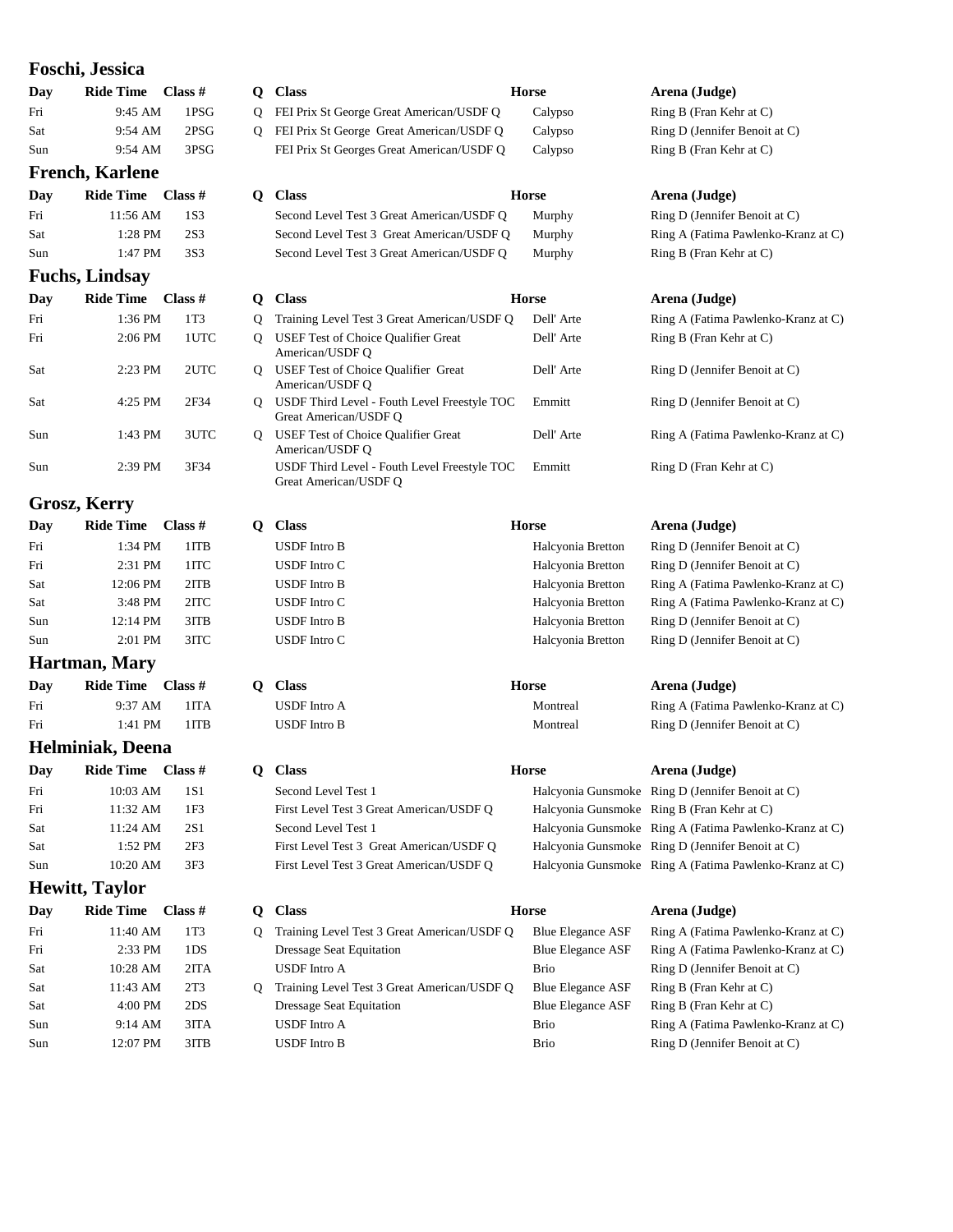# **Howard, Kristin**

| Day | <b>Ride Time</b>  | Class #          | Q. | <b>Class</b>                                | Horse                             | Arena (Judge)                                           |
|-----|-------------------|------------------|----|---------------------------------------------|-----------------------------------|---------------------------------------------------------|
|     | 9:21 AM           | 2F1              |    |                                             |                                   |                                                         |
| Sat |                   |                  |    | First Level Test 1                          | Rhoyal Regatta                    | Ring A (Fatima Pawlenko-Kranz at C)                     |
| Sat | 12:11 PM          | 2T <sub>3</sub>  | Q  | Training Level Test 3 Great American/USDF Q | Rhoyal Regatta                    | Ring B (Fran Kehr at C)                                 |
| Sun | 11:07 AM          | 3F1              |    | First Level Test 1                          | Rhoyal Regatta                    | Ring B (Fran Kehr at C)                                 |
| Sun | 11:53 AM          | 3T <sub>3</sub>  | Q  | Training Level Test 3 Great American/USDF Q | Rhoyal Regatta                    | Ring D (Jennifer Benoit at C)                           |
|     | Hunter, Kellie    |                  |    |                                             |                                   |                                                         |
| Day | <b>Ride Time</b>  | Class $#$        | Q  | <b>Class</b>                                | <b>Horse</b>                      | Arena (Judge)                                           |
| Fri | 9:56 AM           | 1S1              |    | Second Level Test 1                         |                                   | Black Swan Syr Dewi Ring D (Jennifer Benoit at C)       |
| Sat | 10:24 AM          | 2S1              |    | Second Level Test 1                         |                                   | Black Swan Syr Dewi Ring A (Fatima Pawlenko-Kranz at C) |
| Sun | 11:57 AM          | 3S1              |    | Second Level Test 1                         |                                   | Black Swan Syr Dewi Ring B (Fran Kehr at C)             |
|     | Ike, Wendy        |                  |    |                                             |                                   |                                                         |
|     |                   |                  |    |                                             |                                   |                                                         |
| Day | <b>Ride Time</b>  | Class $#$        | Q. | <b>Class</b>                                | <b>Horse</b>                      | Arena (Judge)                                           |
|     |                   |                  |    |                                             | Dolce                             | $\theta$                                                |
|     | Jensen, Kathryn   |                  |    |                                             |                                   |                                                         |
| Day | Ride Time Class # |                  | Q  | <b>Class</b>                                | <b>Horse</b>                      | Arena (Judge)                                           |
|     |                   |                  |    |                                             | Talk To Me Goose                  | $\theta$                                                |
|     |                   |                  |    |                                             | Talk To Me Goose                  | $\Omega$                                                |
| Fri | 1:48 PM           | 1ITB             |    | USDF Intro B                                | DHF Conceal and                   | Ring D (Jennifer Benoit at C)                           |
| Sat | 12:13 PM          | 2ITB             |    | USDF Intro B                                | Carry<br>DHF Conceal and          | Ring A (Fatima Pawlenko-Kranz at C)                     |
| Sat | 3:41 PM           | 2ITC             |    | USDF Intro C                                | Carry<br>DHF Conceal and          | Ring A (Fatima Pawlenko-Kranz at C)                     |
| Sun | 9:07 AM           | 30T1             |    | Training Level Test 1 Opportunity           | Carry<br>DHF Conceal and<br>Carry | Ring A (Fatima Pawlenko-Kranz at C)                     |
|     | Johnson, Brandi   |                  |    |                                             |                                   |                                                         |
| Day | <b>Ride Time</b>  | Class $#$        | Q  | <b>Class</b>                                | <b>Horse</b>                      | Arena (Judge)                                           |
| Fri | 9:18 AM           | 1I1              | Q  | Intermediate I Great American/USDF Q        | Poldark                           | Ring B (Fran Kehr at C)                                 |
| Sat | 9:36 AM           | 2I1              | Q  | FEI Intermediate I Great American/USDF Q    | Poldark                           | Ring D (Jennifer Benoit at C)                           |
| Sun | 9:36 AM           | 3I1              | Q  | FEI Intermediate I Great American/USDF Q    | Poldark                           | Ring B (Fran Kehr at C)                                 |
|     | Kanda, Madeline   |                  |    |                                             |                                   |                                                         |
|     | <b>Ride Time</b>  | Class $#$        |    | <b>Class</b>                                | <b>Horse</b>                      | Arena (Judge)                                           |
| Day |                   |                  | Q. |                                             |                                   |                                                         |
| Sat | 9:45 AM           | 2I2              |    | FEI Intermediate II Great American/USDF Q   | <b>B-Squared</b>                  | Ring D (Jennifer Benoit at C)                           |
| Sun | 9:45 AM           | 3 <sub>I2</sub>  |    | FEI Intermediate II Great American/USDF Q   | <b>B-Squared</b>                  | Ring B (Fran Kehr at C)                                 |
|     | Keene, Michelle   |                  |    |                                             |                                   |                                                         |
| Day | Ride Time Class # |                  | Q  | <b>Class</b>                                | <b>Horse</b>                      | Arena (Judge)                                           |
| Fri | 10:21 AM          | 1TH3             | Q  | Third Level Test 3 Great American/USDF Q    | Bellasara                         | Ring A (Fatima Pawlenko-Kranz at C)                     |
| Sat | 3:16 PM           | 2TH3             | Q  | Third Level Test 3 Great American/USDF Q    | Bellasara                         | Ring B (Fran Kehr at C)                                 |
| Sun | 12:21 PM          | 3TH <sub>3</sub> | Q  | Third Level Test 3 Great American/USDF Q    | Bellasara                         | Ring D (Jennifer Benoit at C)                           |
|     | Kocina, Sandra    |                  |    |                                             |                                   |                                                         |
|     |                   |                  |    |                                             |                                   |                                                         |
| Day | <b>Ride Time</b>  | Class $#$        | Q. | <b>Class</b>                                | <b>Horse</b>                      | Arena (Judge)                                           |
| Fri | 12:22 PM          | 1T <sub>3</sub>  | Q  | Training Level Test 3 Great American/USDF Q | <b>Endless Wunder</b>             | Ring A (Fatima Pawlenko-Kranz at C)                     |
| Sat | 2:00 PM           | 2T3              | Q  | Training Level Test 3 Great American/USDF Q | <b>Endless Wunder</b>             | Ring B (Fran Kehr at C)                                 |
|     | Kostka, Emma      |                  |    |                                             |                                   |                                                         |
| Day | <b>Ride Time</b>  | Class $#$        | Q  | <b>Class</b>                                | Horse                             | Arena (Judge)                                           |
| Sat | 3:32 PM           | 2TH3             | Q  | Third Level Test 3 Great American/USDF Q    | Navarre of Solstice               | Ring B (Fran Kehr at C)                                 |
| Sun | 1:53 PM           | 3TH <sub>3</sub> | Q  | Third Level Test 3 Great American/USDF Q    | Navarre of Solstice               | Ring D (Jennifer Benoit at C)                           |
|     |                   |                  |    |                                             |                                   |                                                         |
|     | Krenner, Erica    |                  |    |                                             |                                   |                                                         |
| Day | <b>Ride Time</b>  | Class $#$        | Q  | <b>Class</b>                                | <b>Horse</b>                      | Arena (Judge)                                           |
| Sun | 2:08 PM           | 3FTC             | Q  | FEI Test of Choice Great American/USDF Q    | Lacour                            | Ring D (Jennifer Benoit at C)                           |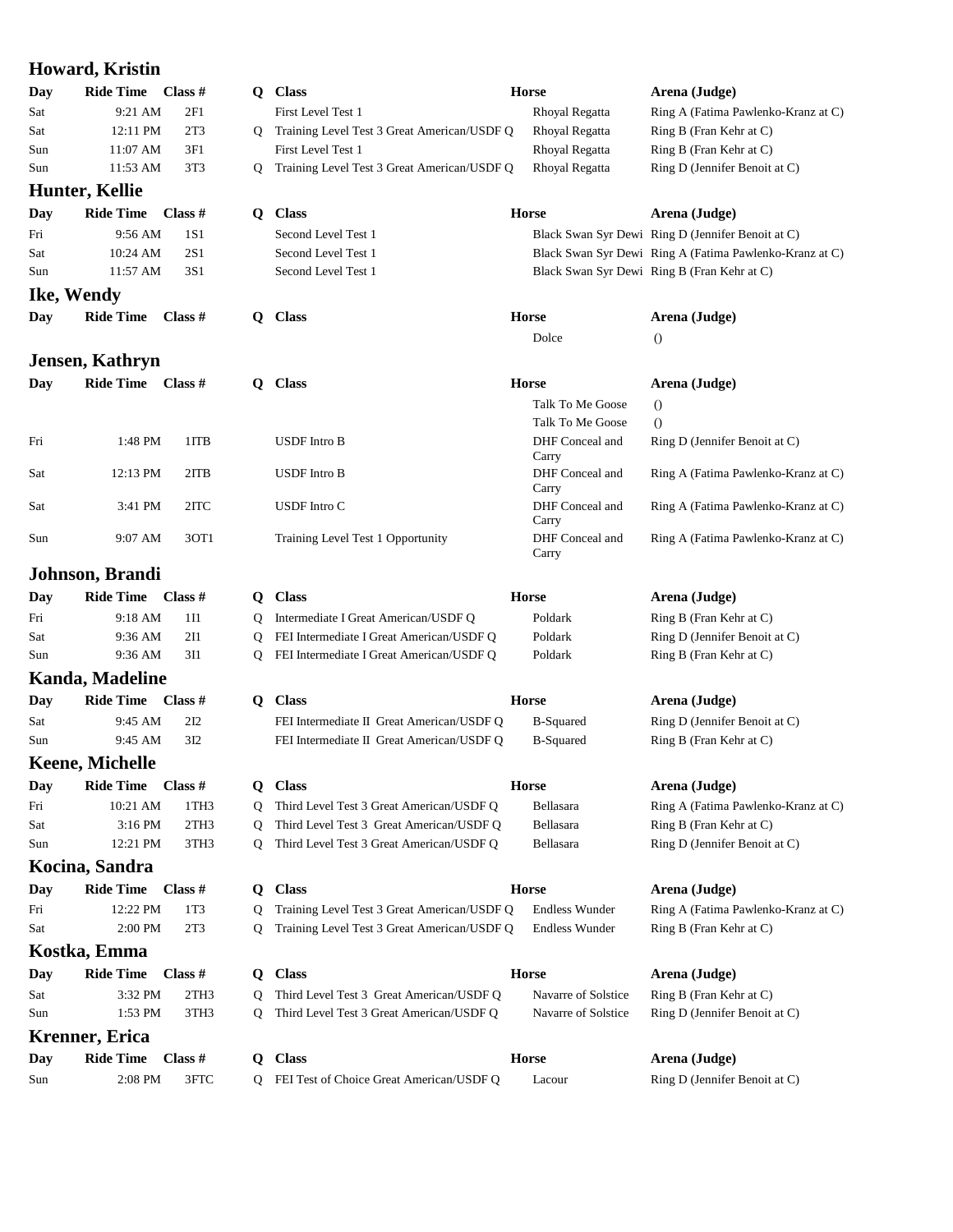### **Krey, Emma**

| Day | Ride Time Class # |                 |
|-----|-------------------|-----------------|
| Sat | $11:56$ AM        | 2F <sub>3</sub> |
| Sat | $3:11$ PM         | 2UTC            |
| Sun | $10:53$ AM        | 3F3             |
| Sun | 1:28 PM           | 3UTC            |
|     |                   |                 |

### **Lavin, Emma**

| Day        | Ride Time Class # |      |
|------------|-------------------|------|
| <b>Sat</b> | 8:39 AM           | 212B |
| Sun        | 8:00 AM           | 3GPB |

### **Lee, Karen**

| Day | Ride Time Class # |                  |
|-----|-------------------|------------------|
| Sat |                   | $4:34$ PM $2F34$ |
| Sun | $2:48$ PM         | 3F34             |

### **Lee, Kjirsten**

| Day | Ride Time Class #   |      |
|-----|---------------------|------|
| Fri | $9:52 \, \text{AM}$ | -1S2 |
| Fri | $11:17 \text{ AM}$  | -1S1 |

### **Lexen, Rachael**

| Day | Ride Time Class # |      |
|-----|-------------------|------|
| Fri | 10:11 AM          | 1TH1 |
| Fri | $1:43$ PM $1$ UTC |      |
| Sat | $2:08$ PM         | 2UTC |
| Sat | $3:12$ PM         | 2TH1 |

### **Linn, Elliana**

| Day | Ride Time Class # |                 |
|-----|-------------------|-----------------|
| Fri | 9:21 AM           | 1F1             |
| Fri | 1:50 PM           | 1T <sub>3</sub> |
| Sat | 10:20 AM          | 2F2             |
| Sat | $11:24$ AM        | 2F <sub>3</sub> |
| Sun | 10:21 AM          | 3F1             |
| Sun | $11:57$ AM        | 3F3             |

### **Markovich, Diane**

| Day | Ride Time $\blacksquare$ Class # |                 |  |
|-----|----------------------------------|-----------------|--|
| Fri | $9:16$ AM                        | 1T2             |  |
| Fri | $11:54$ AM                       | 1T <sub>3</sub> |  |
| Sat | $9:45$ AM                        | 2T2             |  |
| Sat | $2:07$ PM                        | 2T <sub>3</sub> |  |
| Sun | 11:39 AM                         | 3T <sub>3</sub> |  |
|     |                                  |                 |  |

### **Martinson, Samantha**

| Day | Ride Time Class # |                 |
|-----|-------------------|-----------------|
| Fri | $11:47$ AM        | 1T <sub>3</sub> |
| Fri | $2:21$ PM         | 1UTC            |
| Sat | $2:14$ PM         | 2T <sub>3</sub> |
| Sat | $3:26$ PM         | 2UTC            |

| Day | <b>Ride Time</b>           | Class $#$       |              | Q Class                                                               | <b>Horse</b>           | Arena (Judge)                         |
|-----|----------------------------|-----------------|--------------|-----------------------------------------------------------------------|------------------------|---------------------------------------|
| Sat | 11:56 AM                   | 2F3             | Q            | First Level Test 3 Great American/USDF Q                              | <b>Fleur Delacour</b>  | Ring D (Jennifer Benoit at C)         |
| Sat | 3:11 PM                    | 2UTC            | O            | <b>USEF</b> Test of Choice Qualifier Great<br>American/USDF Q         | <b>Fleur Delacour</b>  | Ring D (Jennifer Benoit at C)         |
| Sun | 10:53 AM                   | 3F3             | Q            | First Level Test 3 Great American/USDF Q                              | Fleur Delacour         | Ring A (Fatima Pawlenko-Kranz at C)   |
| Sun | 1:28 PM                    | 3UTC            | Q            | USEF Test of Choice Qualifier Great<br>American/USDF Q                | <b>Fleur Delacour</b>  | Ring A (Fatima Pawlenko-Kranz at C)   |
|     | Lavin, Emma                |                 |              |                                                                       |                        |                                       |
| Day | <b>Ride Time</b>           | Class $#$       | $\mathbf{Q}$ | <b>Class</b>                                                          | <b>Horse</b>           | Arena (Judge)                         |
| Sat | 8:39 AM                    | 2I2B            |              | FEI Intermediate II 16-25 Brentina Cup USEF<br>Qualify                | Bella Mia              | Ring B (F. Kehr at C; J. Benoit at E) |
| Sun | 8:00 AM                    | 3GPB            |              | FEI Grand Prix 16-25 Brentina Cup (USEF<br>Qualifying)                | Bella Mia              | Ring B (J. Benoit at C; F. Kehr at E) |
|     | Lee, Karen                 |                 |              |                                                                       |                        |                                       |
| Day | <b>Ride Time</b>           | Class $#$       | $\mathbf{Q}$ | <b>Class</b>                                                          | <b>Horse</b>           | Arena (Judge)                         |
| Sat | 4:34 PM                    | 2F34            |              | USDF Third Level - Fouth Level Freestyle TOC<br>Great American/USDF Q | <b>ESPN's Encore</b>   | Ring D (Jennifer Benoit at C)         |
| Sun | 2:48 PM                    | 3F34            |              | USDF Third Level - Fouth Level Freestyle TOC<br>Great American/USDF Q | <b>ESPN's Encore</b>   | Ring D (Fran Kehr at C)               |
|     | Lee, Kjirsten              |                 |              |                                                                       |                        |                                       |
| Day | <b>Ride Time</b>           | Class $#$       | $\mathbf{Q}$ | <b>Class</b>                                                          | <b>Horse</b>           | Arena (Judge)                         |
| Fri | 9:52 AM                    | 1S <sub>2</sub> |              | Second Level Test 2                                                   | Luna Llena             | Ring A (Fatima Pawlenko-Kranz at C)   |
| Fri | 11:17 AM                   | 1S1             |              | Second Level Test 1                                                   | Luna Llena             | Ring D (Jennifer Benoit at C)         |
| Fri | 12:12 PM                   | 1F3             | Q.           | First Level Test 3 Great American/USDF Q                              | Royal Lady MSU         | Ring B (Fran Kehr at C)               |
|     | Lexen, Rachael             |                 |              |                                                                       |                        |                                       |
| Day | <b>Ride Time</b>           | Class $#$       | $\mathbf{Q}$ | <b>Class</b>                                                          | <b>Horse</b>           | Arena (Judge)                         |
| Fri | 10:11 AM                   | 1TH1            |              | Third Level Test 1                                                    | Dance On The Wire      | Ring B (Fran Kehr at C)               |
| Fri | 1:43 PM                    | 1UTC            |              | USEF Test of Choice Qualifier Great<br>American/USDF Q                | Dance On The Wire      | Ring B (Fran Kehr at C)               |
| Sat | $2:08$ PM                  | 2UTC            |              | USEF Test of Choice Qualifier Great<br>American/USDF Q                | Dance On The Wire      | Ring D (Jennifer Benoit at C)         |
| Sat | 3:12 PM                    | 2TH1            |              | Third Level Test 1                                                    | Dance On The Wire      | Ring A (Fatima Pawlenko-Kranz at C)   |
|     | Linn, Elliana              |                 |              |                                                                       |                        |                                       |
| Day | <b>Ride Time</b>           | Class $#$       | Q.           | <b>Class</b>                                                          | <b>Horse</b>           | Arena (Judge)                         |
| Fri | 9:21 AM                    | 1F1             |              | First Level Test 1                                                    | Tjalke B               | Ring D (Jennifer Benoit at C)         |
| Fri | 1:50 PM                    | 1T <sub>3</sub> | Q.           | Training Level Test 3 Great American/USDF Q                           | Tjalke B               | Ring A (Fatima Pawlenko-Kranz at C)   |
| Sat | 10:20 AM                   | 2F2             |              | First Level Test 2                                                    | Tjalke B               | Ring B (Fran Kehr at C)               |
| Sat | 11:24 AM                   | 2F <sub>3</sub> |              | Q First Level Test 3 Great American/USDF Q                            | Tjalke B               | Ring D (Jennifer Benoit at C)         |
| Sun | 10:21 AM                   | 3F1             |              | First Level Test 1                                                    | Tjalke B               | Ring B (Fran Kehr at C)               |
| Sun | 11:57 AM                   | 3F3             | Q.           | First Level Test 3 Great American/USDF Q                              | Tjalke B               | Ring A (Fatima Pawlenko-Kranz at C)   |
|     | <b>Markovich, Diane</b>    |                 |              |                                                                       |                        |                                       |
| Day | <b>Ride Time</b>           | Class #         |              | Q Class                                                               | <b>Horse</b>           | Arena (Judge)                         |
| Fri | 9:16 AM                    | 1T <sub>2</sub> |              | Training Level Test 2                                                 | <b>Rare Attraction</b> | Ring A (Fatima Pawlenko-Kranz at C)   |
| Fri | 11:54 AM                   | 1T <sub>3</sub> |              | Training Level Test 3 Great American/USDF Q                           | <b>Rare Attraction</b> | Ring A (Fatima Pawlenko-Kranz at C)   |
| Sat | 9:45 AM                    | 2T2             |              | Training Level Test 2                                                 | <b>Rare Attraction</b> | Ring B (Fran Kehr at C)               |
| Sat | 2:07 PM                    | 2T <sub>3</sub> | Q            | Training Level Test 3 Great American/USDF Q                           | Rare Attraction        | Ring B (Fran Kehr at C)               |
| Sun | 11:39 AM                   | 3T3             | Q            | Training Level Test 3 Great American/USDF Q                           | <b>Rare Attraction</b> | Ring D (Jennifer Benoit at C)         |
|     | <b>Martinson, Samantha</b> |                 |              |                                                                       |                        |                                       |
| Day | Ride Time Class #          |                 | Q.           | <b>Class</b>                                                          | <b>Horse</b>           | Arena (Judge)                         |
| Fri | 11:47 AM                   | 1T3             | Q            | Training Level Test 3 Great American/USDF Q                           | Valfreyja              | Ring A (Fatima Pawlenko-Kranz at C)   |
| Fri | 2:21 PM                    | 1UTC            | Q            | <b>USEF Test of Choice Qualifier Great</b><br>American/USDF Q         | Valfreyja              | Ring B (Fran Kehr at C)               |
| Sat | 2:14 PM                    | 2T3             | Q            | Training Level Test 3 Great American/USDF Q                           | Valfreyja              | Ring B (Fran Kehr at C)               |
| Sat | 3:26 PM                    | 2UTC            | Q.           | USEF Test of Choice Qualifier Great<br>American/USDF Q                | Valfreyja              | Ring D (Jennifer Benoit at C)         |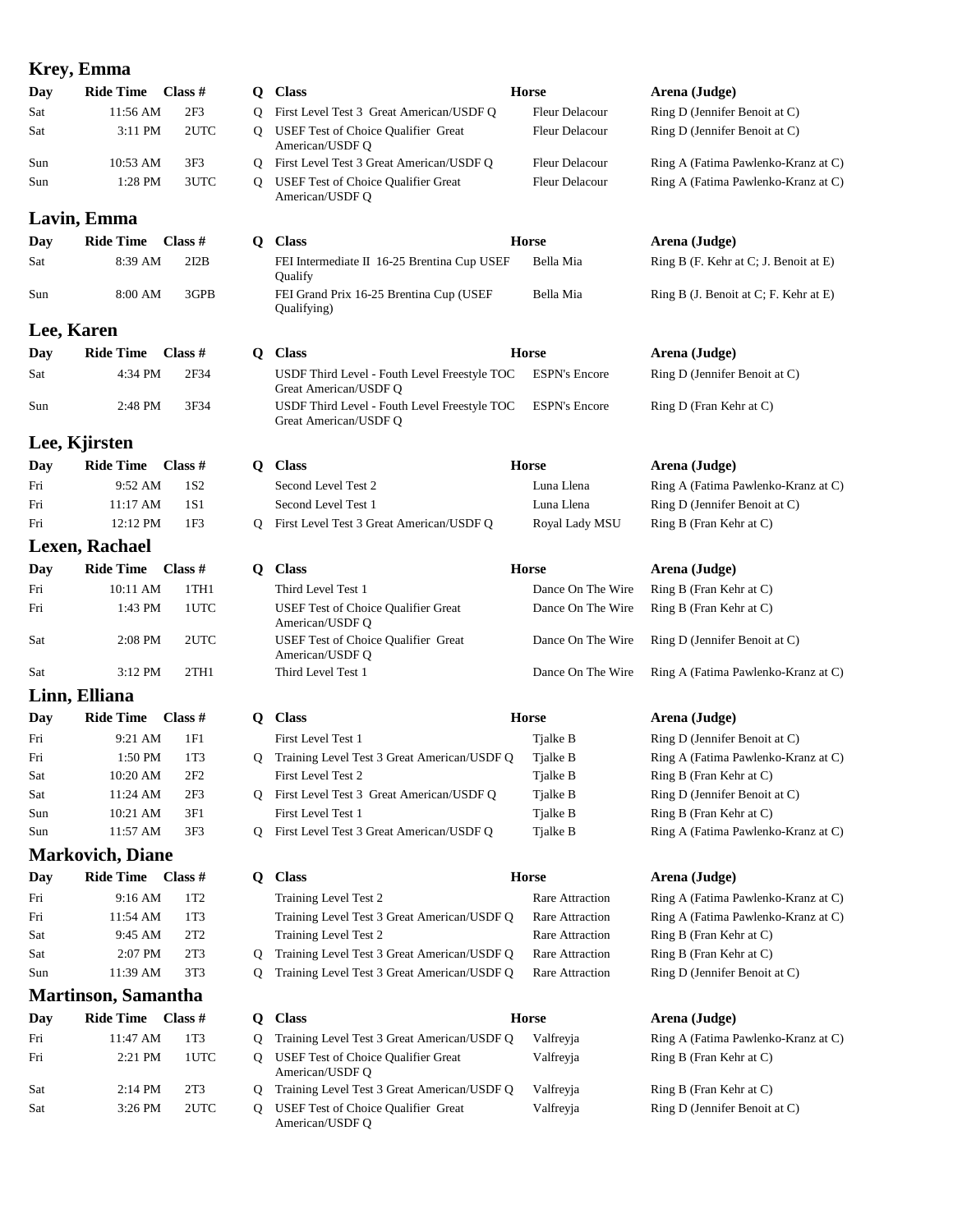### **Mattison, McKayla**

|     | Matuson, McKayia          |                          |   |                                                               |                           |                                                          |
|-----|---------------------------|--------------------------|---|---------------------------------------------------------------|---------------------------|----------------------------------------------------------|
| Day | <b>Ride Time</b>          | Class $#$                | Q | <b>Class</b>                                                  | <b>Horse</b>              | Arena (Judge)                                            |
| Fri | 12:20 PM                  | 10F1                     |   | First Level Test 1 Opportunity                                | A Sky Full of StarZ       | Ring D (Jennifer Benoit at C)                            |
| Fri | 2:02 PM                   | 10F <sub>2</sub>         |   | First Level Test 2 Opportunity                                | A Sky Full of StarZ       | Ring D (Jennifer Benoit at C)                            |
|     | Meinen, Rebbecca          |                          |   |                                                               |                           |                                                          |
| Day | <b>Ride Time</b>          | Class $#$                | Q | <b>Class</b>                                                  | <b>Horse</b>              | Arena (Judge)                                            |
| Sat | 9:00 AM                   | 2FO1                     |   | Fourth Level Test 1                                           | Razzmatazz                | Ring B (Fran Kehr at C)                                  |
| Sat | 10:52 AM                  | 2FO2                     |   | Fourth Level Test 2                                           | Razzmatazz                | Ring B (Fran Kehr at C)                                  |
| Sun | 9:00 AM                   | 3FO1                     |   | Fourth Level Test 1                                           | Razzmatazz                | Ring D (Jennifer Benoit at C)                            |
| Sun | 9:31 AM                   | 3FO <sub>2</sub>         |   | Fourth Level Test 2                                           | Razzmatazz                | Ring D (Jennifer Benoit at C)                            |
|     | <b>Montgomery</b> , Julia |                          |   |                                                               |                           |                                                          |
| Day | <b>Ride Time</b>          | Class $#$                | Q | <b>Class</b>                                                  | <b>Horse</b>              | Arena (Judge)                                            |
| Fri | 9:42 AM                   | 1F1                      |   | First Level Test 1                                            | Caspian of<br>Carisbrooke | Ring D (Jennifer Benoit at C)                            |
| Fri | 1:57 PM                   | 1T <sub>3</sub>          | Q | Training Level Test 3 Great American/USDF Q                   | Caspian of<br>Carisbrooke | Ring A (Fatima Pawlenko-Kranz at C)                      |
| Sat | 9:42 AM                   | 2F1                      |   | First Level Test 1                                            | Caspian of<br>Carisbrooke | Ring A (Fatima Pawlenko-Kranz at C)                      |
| Sat | 12:18 PM                  | 2T <sub>3</sub>          | Q | Training Level Test 3 Great American/USDF Q                   | Caspian of<br>Carisbrooke | Ring B (Fran Kehr at C)                                  |
|     | <b>Oness, Elizabeth</b>   |                          |   |                                                               |                           |                                                          |
| Day | <b>Ride Time</b>          | Class $#$                | Q | <b>Class</b>                                                  | <b>Horse</b>              | Arena (Judge)                                            |
| Sat | 11:45 AM                  | 2OT2                     |   | Training Level Test 2 Opportunity                             | Ashbough's<br>Garamond    | Ring A (Fatima Pawlenko-Kranz at C)                      |
| Sat | 3:34 PM                   | 20T3                     |   | Training Level Test 3 Opportunity                             | Ashbough's<br>Garamond    | Ring A (Fatima Pawlenko-Kranz at C)                      |
| Sun | 9:42 AM                   | 3OT <sub>2</sub>         |   | Training Level Test 2 Opportunity                             | Ashbough's<br>Garamond    | Ring A (Fatima Pawlenko-Kranz at C)                      |
| Sun | 2:11 PM                   | 3OT3                     |   | Training Level Test 3 Opportunity                             | Ashbough's<br>Garamond    | Ring A (Fatima Pawlenko-Kranz at C)                      |
|     | Owen, Erin                |                          |   |                                                               |                           |                                                          |
| Day | <b>Ride Time</b>          | Class $#$                | Q | <b>Class</b>                                                  | <b>Horse</b>              | Arena (Judge)                                            |
| Fri | 2:35 PM                   | 1UTC                     | Q | <b>USEF Test of Choice Qualifier Great</b><br>American/USDF Q | Excalibur's Luciano       | Ring B (Fran Kehr at C)                                  |
| Sat | 11:36 AM                  | 2T <sub>3</sub>          | Q | Training Level Test 3 Great American/USDF Q                   | Excalibur's Luciano       | Ring B (Fran Kehr at C)                                  |
| Sat | 4:00 PM                   | 2DS                      |   | <b>Dressage Seat Equitation</b>                               | Excalibur's Luciano       | Ring B (Fran Kehr at C)                                  |
| Sun | 10:18 AM                  | 3T3                      | Q | Training Level Test 3 Great American/USDF Q                   | Excalibur's Luciano       | Ring D (Jennifer Benoit at C)                            |
|     | Patet, Sarah              |                          |   |                                                               |                           |                                                          |
| Day | <b>Ride Time</b>          | Class $#$                | Q | <b>Class</b>                                                  | Horse                     | Arena (Judge)                                            |
| Sat | 11:52 AM                  | 2OT2                     |   | Training Level Test 2 Opportunity                             |                           | Conversano Athena II Ring A (Fatima Pawlenko-Kranz at C) |
| Sat | 3:27 PM                   | 2OT3                     |   | Training Level Test 3 Opportunity                             |                           | Conversano Athena II Ring A (Fatima Pawlenko-Kranz at C) |
| Sun | 9:49 AM                   | 3OT <sub>2</sub>         |   | Training Level Test 2 Opportunity                             |                           | Conversano Athena II Ring A (Fatima Pawlenko-Kranz at C) |
| Sun | 1:57 PM                   | 3OT3                     |   | Training Level Test 3 Opportunity                             |                           | Conversano Athena II Ring A (Fatima Pawlenko-Kranz at C) |
|     | Perrotti, Samantha        |                          |   |                                                               |                           |                                                          |
| Day | Ride Time Class #         |                          | Q | <b>Class</b>                                                  | Horse                     | Arena (Judge)                                            |
| Fri | 1:27 PM                   | 1OT <sub>2</sub>         |   | Training Level Test 2 Opportunity                             | Hollyhock Emiliano        | Ring D (Jennifer Benoit at C)                            |
| Fri | 2:24 PM                   | 1OT3                     |   | Training Level Test 3 Opportunity                             | Hollyhock Emiliano        | Ring D (Jennifer Benoit at C)                            |
| Sat | 3:20 PM                   | 2OT3                     |   | Training Level Test 3 Opportunity                             | Hollyhock Emiliano        | Ring A (Fatima Pawlenko-Kranz at C)                      |
| Sun | 9:35 AM                   | 3OT2                     |   | Training Level Test 2 Opportunity                             | Hollyhock Emiliano        | Ring A (Fatima Pawlenko-Kranz at C)                      |
| Sun | 2:04 PM                   | 3OT3                     |   | Training Level Test 3 Opportunity                             | Hollyhock Emiliano        | Ring A (Fatima Pawlenko-Kranz at C)                      |
|     | Pierson, Julianne         |                          |   |                                                               |                           |                                                          |
| Day | <b>Ride Time</b>          | Class $#$                | Q | <b>Class</b>                                                  | <b>Horse</b>              | Arena (Judge)                                            |
| Fri | 10:03 AM                  | $1\mathrm{T}\mathrm{H}1$ |   | Third Level Test 1                                            | Popgun                    | Ring B (Fran Kehr at C)                                  |
| Fri | 11:18 AM                  | 1TH3                     |   | Third Level Test 3 Great American/USDF Q                      | Popgun                    | Ring A (Fatima Pawlenko-Kranz at C)                      |
| Sat | 2:56 PM                   | 2TH1                     |   | Third Level Test 1                                            | Popgun                    | Ring A (Fatima Pawlenko-Kranz at C)                      |
| Sat | 3:48 PM                   | 2TH3                     |   | Third Level Test 3 Great American/USDF Q                      | Popgun                    | Ring B (Fran Kehr at C)                                  |

Sun 9:54 AM 3TH1 Third Level Test 1 Popgun Ring D (Jennifer Benoit at C)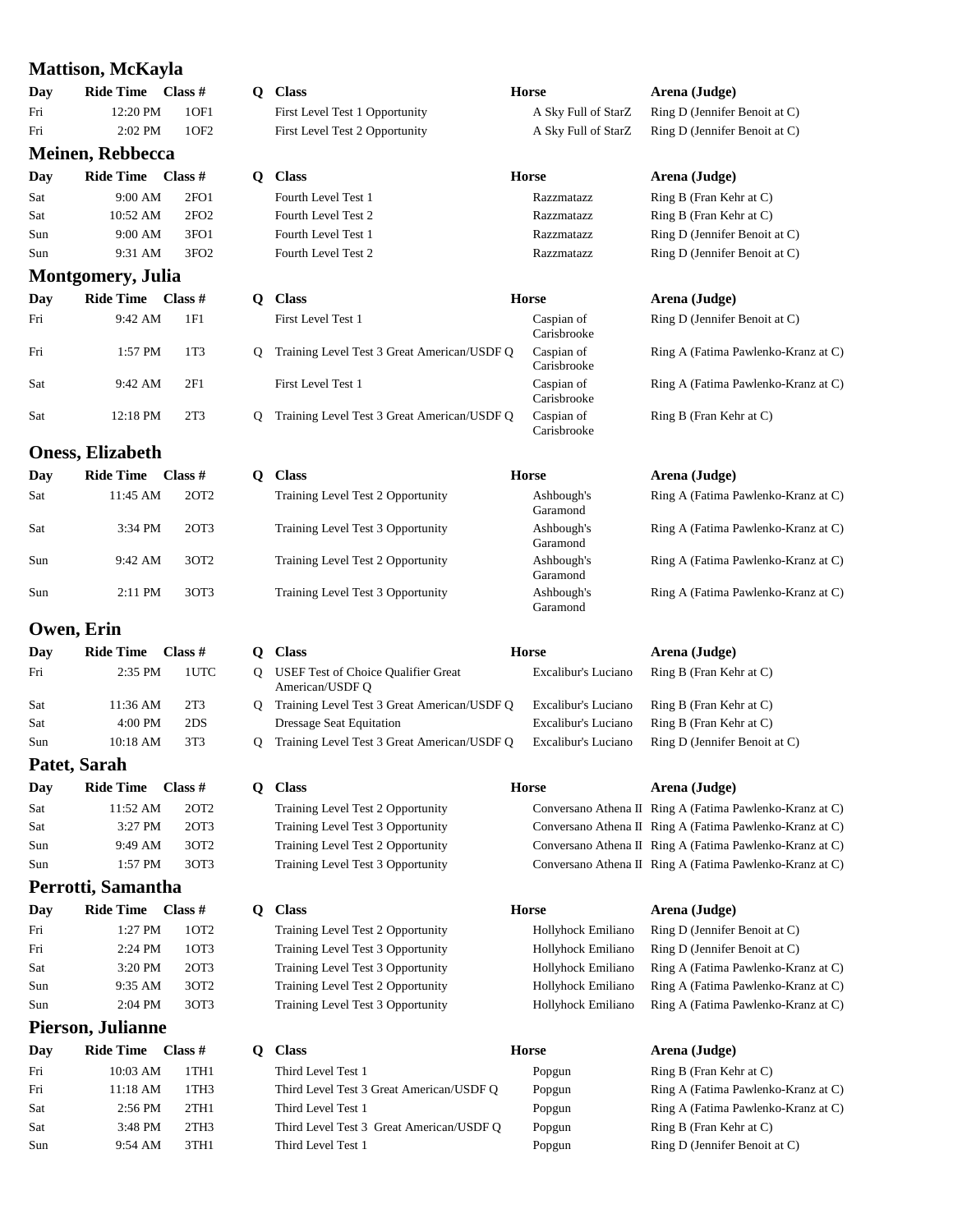### **Pinkerman, Monica**

| Day | Ride Time Class #    |                 |
|-----|----------------------|-----------------|
| Fri | $10:52 \, \text{AM}$ | 1F3             |
| Sat | $11:17$ AM           | 2S1             |
| Sat | 1:28 PM              | 2F <sub>3</sub> |
| Sun | $12:11$ PM           | 3S1             |
|     | Pohlman, Julia       |                 |

| T ATTENTIONS AND |                                  |     |  |
|------------------|----------------------------------|-----|--|
| Day              | Ride Time $\blacksquare$ Class # |     |  |
| Fri              | $1:29$ PM                        | 1T3 |  |
| Sat              | $1:36$ PM                        | 2F3 |  |
|                  |                                  |     |  |

### **Powers, Stephanie**

| Day | Ride Time Class # |                   |
|-----|-------------------|-------------------|
| Fri | 10:31 AM          | 1S1               |
| Fri |                   | $1:51$ PM $1$ UTC |
| Sat | 10:10 AM          | 2S1               |
| Sat | 3:33 PM           | 2UTC              |

### **Pust, Helen**

| Day                    | Ride Time Class # |                 |  |
|------------------------|-------------------|-----------------|--|
| Sat                    | $9:14$ AM         | 2F1             |  |
| Sat                    | 11:16 AM          | 2F <sub>3</sub> |  |
| Sun                    | $10:04$ AM        | 3F <sub>3</sub> |  |
| Sun                    | 11:14 AM          | 3F1             |  |
| <b>Reynolds, Jamie</b> |                   |                 |  |

# **Day Ride Time Class** # **Q**

# **Salden-Kurtz, Heather**

| Day | Ride Time $\blacksquare$ Class # |                 | v |
|-----|----------------------------------|-----------------|---|
| Fri | 11:24 AM                         | 1F3             | Q |
| Fri | $2:25$ PM                        | 1FO3            | Q |
| Sat | 1:44 PM                          | 2F <sub>3</sub> | Q |
| Sat | 3:48 PM                          | 2FO3            | Q |
| Sun | 8:27 AM                          | 3YH5F           |   |
| Sun | 1:39 PM                          | 3FO3            | Q |
|     | <b>Scharin, Louise</b>           |                 |   |
| Dav | Ride Time Class #                |                 |   |

| Fri | $9:23$ AM  | 1F2 |
|-----|------------|-----|
| Sat | $10:13$ AM | 2F2 |
| Sun | $9:28$ AM  | 3F2 |

# **Schlieve, Amy**

| Day | <b>Ride Time Class</b> $#$ |              |
|-----|----------------------------|--------------|
| Fri | $12:12 \text{ PM}$         | 1S3          |
| Fri |                            | 1:28 PM 1UTC |
| Sat | 12:20 PM                   | 2S3          |
| Sat | 3:40 PM                    | 2UTC         |
| Sun | 12:13 PM                   | 3UTC         |
| Sun | $1:55$ PM                  | 3S3          |

|            | Pınkerman, Monica      |                         |                |                                                                                       |                             |                                                                        |
|------------|------------------------|-------------------------|----------------|---------------------------------------------------------------------------------------|-----------------------------|------------------------------------------------------------------------|
| Day        | <b>Ride Time</b>       | Class $#$               | $\mathbf 0$    | <b>Class</b>                                                                          | <b>Horse</b>                | Arena (Judge)                                                          |
| Fri        | 10:52 AM               | 1F3                     |                | Q First Level Test 3 Great American/USDF Q                                            | Horseradish                 | Ring B (Fran Kehr at C)                                                |
| Sat        | 11:17 AM               | 2S1                     |                | Second Level Test 1                                                                   | Horseradish                 | Ring A (Fatima Pawlenko-Kranz at C)                                    |
| Sat        | 1:28 PM                | 2F <sub>3</sub>         |                | Q First Level Test 3 Great American/USDF Q                                            | Horseradish                 | Ring D (Jennifer Benoit at C)                                          |
| Sun        | 12:11 PM               | 3S1                     |                | Second Level Test 1                                                                   | Horseradish                 | Ring B (Fran Kehr at C)                                                |
|            | Pohlman, Julia         |                         |                |                                                                                       |                             |                                                                        |
| Day        | <b>Ride Time</b>       | Class $#$               | $\mathbf{Q}^-$ | <b>Class</b>                                                                          | <b>Horse</b>                | Arena (Judge)                                                          |
| Fri        | 1:29 PM                | 1T3                     | Q              | Training Level Test 3 Great American/USDF Q                                           | <b>Ballys Jax Of Spades</b> | Ring A (Fatima Pawlenko-Kranz at C)                                    |
| Sat        | 1:36 PM                | 2F <sub>3</sub>         | Q              | First Level Test 3 Great American/USDF Q                                              | <b>Ballys Jax Of Spades</b> | Ring D (Jennifer Benoit at C)                                          |
| Sun        | 11:25 AM               | 3F <sub>3</sub>         | Q              | First Level Test 3 Great American/USDF Q                                              | <b>Ballys Jax Of Spades</b> | Ring A (Fatima Pawlenko-Kranz at C)                                    |
|            | Powers, Stephanie      |                         |                |                                                                                       |                             |                                                                        |
| Day        | <b>Ride Time</b>       | Class $#$               | $\mathbf{Q}$   | <b>Class</b>                                                                          | <b>Horse</b>                | Arena (Judge)                                                          |
| Fri        | 10:31 AM               | 1S1                     |                | Second Level Test 1                                                                   | Hula Girl At Heart          | Ring D (Jennifer Benoit at C)                                          |
| Fri        | 1:51 PM                | 1UTC                    |                | <b>USEF Test of Choice Qualifier Great</b>                                            | Hula Girl At Heart          | Ring B (Fran Kehr at C)                                                |
|            |                        |                         |                | American/USDF Q                                                                       |                             |                                                                        |
| Sat        | 10:10 AM               | 2S1                     |                | Second Level Test 1                                                                   | Hula Girl At Heart          | Ring A (Fatima Pawlenko-Kranz at C)                                    |
| Sat        | 3:33 PM                | 2UTC                    |                | <b>USEF Test of Choice Qualifier Great</b><br>American/USDF Q                         | Hula Girl At Heart          | Ring D (Jennifer Benoit at C)                                          |
|            | Pust, Helen            |                         |                |                                                                                       |                             |                                                                        |
| Day        | <b>Ride Time</b>       | Class $#$               | $\mathbf{Q}$   | <b>Class</b>                                                                          | <b>Horse</b>                | Arena (Judge)                                                          |
| Sat        | 9:14 AM                | 2F1                     |                | First Level Test 1                                                                    | Don't Touch This            | Ring A (Fatima Pawlenko-Kranz at C)                                    |
| Sat        | 11:16 AM               | 2F <sub>3</sub>         |                | First Level Test 3 Great American/USDF Q                                              | Don't Touch This            | Ring D (Jennifer Benoit at C)                                          |
| Sun        | 10:04 AM               | 3F <sub>3</sub>         | Q              | First Level Test 3 Great American/USDF Q                                              | Don't Touch This            | Ring A (Fatima Pawlenko-Kranz at C)                                    |
| Sun        | 11:14 AM               | 3F1                     |                | First Level Test 1                                                                    | Don't Touch This            | Ring B (Fran Kehr at C)                                                |
|            | <b>Reynolds, Jamie</b> |                         |                |                                                                                       |                             |                                                                        |
| Day        | <b>Ride Time</b>       | Class $#$               | Q.             | <b>Class</b>                                                                          | <b>Horse</b>                | Arena (Judge)                                                          |
|            |                        |                         |                |                                                                                       | Rhoyal Estelle              | $\left( \right)$                                                       |
|            | Salden-Kurtz, Heather  |                         |                |                                                                                       |                             |                                                                        |
|            |                        |                         |                |                                                                                       |                             |                                                                        |
| Day        | <b>Ride Time</b>       | Class $#$               | $\mathbf{Q}$   | <b>Class</b>                                                                          | Horse                       | Arena (Judge)                                                          |
| Fri        | 11:24 AM               | 1F3                     | Q.             | First Level Test 3 Great American/USDF Q                                              | Wrise Up                    | Ring B (Fran Kehr at C)                                                |
| Fri        | 2:25 PM                | 1FO3                    | Q.             | Fourth Level Test 3 Great American/USDF Q                                             | Sir Danzer                  | Ring A (Fatima Pawlenko-Kranz at C)                                    |
| Sat        | 1:44 PM                | 2F <sub>3</sub><br>2FO3 | Q.             | First Level Test 3 Great American/USDF Q<br>Fourth Level Test 3 Great American/USDF Q | Wrise Up<br>Sir Danzer      | Ring D (Jennifer Benoit at C)                                          |
| Sat<br>Sun | 3:48 PM<br>8:27 AM     | 3YH5F                   | $\circ$        | FEI YH Test for Five Year Old - Final                                                 | Wrise Up                    | Ring D (Jennifer Benoit at C)<br>Ring B (J. Benoit at C; F. Kehr at E) |
|            |                        |                         |                | (Markel/USEF Qualifying)                                                              |                             |                                                                        |
| Sun        | 1:39 PM                | 3FO <sub>3</sub>        | O              | Fourth Level Test 3 Great American/USDF Q                                             | Sir Danzer                  | Ring B (Fran Kehr at C)                                                |
|            | Scharin, Louise        |                         |                |                                                                                       |                             |                                                                        |
| Day        | <b>Ride Time</b>       | Class $#$               | $\mathbf{Q}$   | <b>Class</b>                                                                          | <b>Horse</b>                | Arena (Judge)                                                          |
| Fri        | 9:23 AM                | 1F <sub>2</sub>         |                | First Level Test 2                                                                    | Arwen                       | Ring A (Fatima Pawlenko-Kranz at C)                                    |
| Sat        | 10:13 AM               | 2F2                     |                | First Level Test 2                                                                    | Arwen                       | Ring B (Fran Kehr at C)                                                |
| Sun        | 9:28 AM                | 3F <sub>2</sub>         |                | First Level Test 2                                                                    | Arwen                       | Ring A (Fatima Pawlenko-Kranz at C)                                    |
|            | Schlieve, Amy          |                         |                |                                                                                       |                             |                                                                        |
| Day        | <b>Ride Time</b>       | Class $#$               |                | Q Class                                                                               | <b>Horse</b>                | Arena (Judge)                                                          |
| Fri        | 12:12 PM               | 1S3                     |                | Second Level Test 3 Great American/USDF Q                                             | Delicere                    | Ring D (Jennifer Benoit at C)                                          |
| Fri        | 1:28 PM                | 1UTC                    |                | <b>USEF Test of Choice Qualifier Great</b><br>American/USDF Q                         | Delicere                    | Ring B (Fran Kehr at C)                                                |
| Sat        | 12:20 PM               | 2S3                     |                | Second Level Test 3 Great American/USDF Q                                             | Delicere                    | Ring A (Fatima Pawlenko-Kranz at C)                                    |
| Sat        | 3:40 PM                | 2UTC                    |                | <b>USEF Test of Choice Qualifier Great</b><br>American/USDF Q                         | Delicere                    | Ring D (Jennifer Benoit at C)                                          |
| Sun        | 12:13 PM               | 3UTC                    |                | USEF Test of Choice Qualifier Great<br>American/USDF Q                                | Delicere                    | Ring A (Fatima Pawlenko-Kranz at C)                                    |

Second Level Test 3 Great American/USDF Q Delicere Ring B (Fran Kehr at C)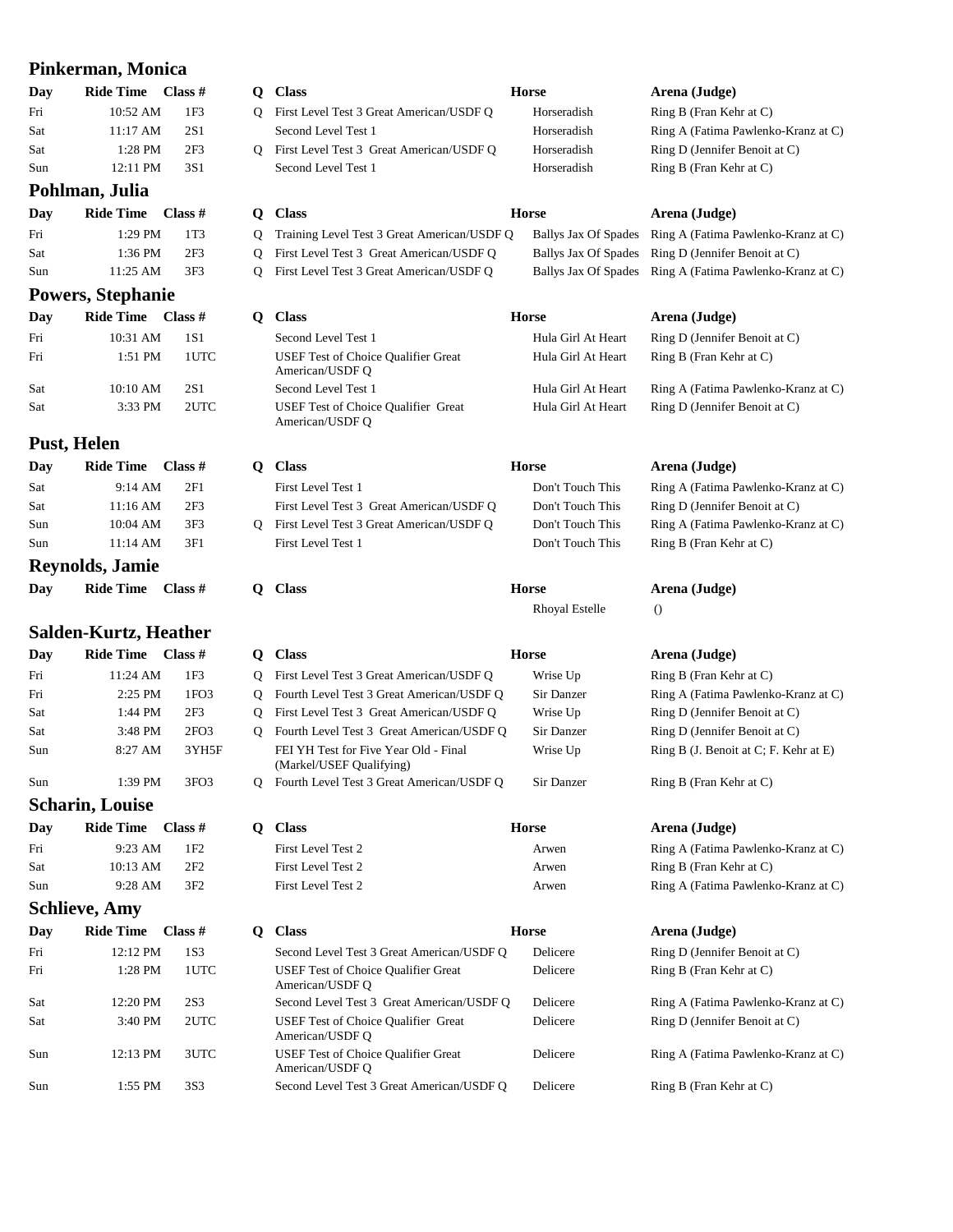### **Schoer, Brittany**

| Day | Ride Time $\blacksquare$ Class # |                 |
|-----|----------------------------------|-----------------|
| Fri | $9:49$ AM                        | 1F1             |
| Fri | $11:00$ AM                       | 1F3             |
| Sat | $12:20$ PM                       | 2F <sub>3</sub> |
| Sun | $9:21$ AM                        | 3F2             |
| Sun | 10:12 AM                         | 3F3             |

### **Schramer-Miller, Lynne**

| Day | <b>Ride Time Class</b> $\overline{H}$ |      |
|-----|---------------------------------------|------|
| Fri | 9:36 AM                               | 1PSG |
| Sat | 10:12 AM                              | 2PSG |
| Sun | 10:03 AM                              | 3PSG |

### **Scott, Linda**

| Dav | Ride Time Class $#$ |     |
|-----|---------------------|-----|
| Fri | $9:35$ AM           | 1F1 |
| Sat | $9:35$ AM           | 2F1 |
| Sun | $11:21$ AM          | 3F1 |
|     |                     |     |

### **Sobczak, Olivia**

| Day        | Ride Time Class # |      |
|------------|-------------------|------|
| <b>Sat</b> | $10:21$ AM        | 2ITA |
| <b>Sat</b> | 11:59 AM          | 2ITB |

### **Solsvig, Josh**

| Day | Ride Time Class $#$ |     |
|-----|---------------------|-----|
| Fri | 9:09 AM             | 1H  |
| Sat | $4:15$ PM           | 2FI |
| Sun | $2:30$ PM           | 3FI |

### **Spicola, Caitlin**

| Day | Ride Time Class # |       |
|-----|-------------------|-------|
| Fri | 11:08 AM          | - 1F3 |
| Fri | $2:33$ PM         | 1DS   |
| Sat | $10:56$ AM        | 2S1   |
| Sat | 4:00 PM           | 2DS   |
| Sun | 11:17 AM          | 3F3   |

### **Swayne, Emma**

| Day | Ride Time Class # |                 |
|-----|-------------------|-----------------|
| Fri | $2:18$ PM         | 1T <sub>3</sub> |
| Sat | $9:31$ AM         | 2T2             |
| Sat | $1:53$ PM         | 2T <sub>3</sub> |
| Sun | $11:25$ AM        | 3T3             |
|     |                   |                 |

### **Tedlund, Annika**

| Day | Ride Time $\blacksquare$ Class # |      |
|-----|----------------------------------|------|
| Fri | 9:54 AM                          | 1PSG |
| Sat | 10:03 AM                         | 2PSG |
| Sun | 10:12 AM                         | 3PSG |

### **Tedlund, Katarina**

| Day | Ride Time Class # |     |
|-----|-------------------|-----|
| Sat | 9:18 AM           | 2GP |
| Sun | 9:18 AM           | 3GP |

|     | Schoer, driually              |                 |              |                                                               |                            |                                                       |
|-----|-------------------------------|-----------------|--------------|---------------------------------------------------------------|----------------------------|-------------------------------------------------------|
| Day | <b>Ride Time</b>              | Class $#$       | Q.           | <b>Class</b>                                                  | <b>Horse</b>               | Arena (Judge)                                         |
| Fri | 9:49 AM                       | 1F1             |              | First Level Test 1                                            | My BMW                     | Ring D (Jennifer Benoit at C)                         |
| Fri | 11:00 AM                      | 1F3             | Q            | First Level Test 3 Great American/USDF Q                      | My BMW                     | Ring B (Fran Kehr at C)                               |
| Sat | 12:20 PM                      | 2F <sub>3</sub> | Q.           | First Level Test 3 Great American/USDF Q                      | My BMW                     | Ring D (Jennifer Benoit at C)                         |
| Sun | 9:21 AM                       | 3F <sub>2</sub> |              | First Level Test 2                                            | My BMW                     | Ring A (Fatima Pawlenko-Kranz at C)                   |
| Sun | 10:12 AM                      | 3F <sub>3</sub> | Q            | First Level Test 3 Great American/USDF Q                      | My BMW                     | Ring A (Fatima Pawlenko-Kranz at C)                   |
|     | <b>Schramer-Miller, Lynne</b> |                 |              |                                                               |                            |                                                       |
| Day | <b>Ride Time</b>              | Class $#$       | Q.           | <b>Class</b>                                                  | <b>Horse</b>               | Arena (Judge)                                         |
| Fri | 9:36 AM                       | 1PSG            |              | FEI Prix St George Great American/USDF Q                      | Loganmotion                | Ring B (Fran Kehr at C)                               |
| Sat | 10:12 AM                      | 2PSG            |              | FEI Prix St George Great American/USDF Q                      | Loganmotion                | Ring D (Jennifer Benoit at C)                         |
| Sun | 10:03 AM                      | 3PSG            |              | FEI Prix St Georges Great American/USDF Q                     | Loganmotion                | Ring B (Fran Kehr at C)                               |
|     | Scott, Linda                  |                 |              |                                                               |                            |                                                       |
| Day | <b>Ride Time</b>              | Class #         | Q            | <b>Class</b>                                                  | <b>Horse</b>               | Arena (Judge)                                         |
| Fri | 9:35 AM                       | 1F1             |              | First Level Test 1                                            | Rock-N-Roll                | Ring D (Jennifer Benoit at C)                         |
| Sat | 9:35 AM                       | 2F1             |              | First Level Test 1                                            | Rock-N-Roll                | Ring A (Fatima Pawlenko-Kranz at C)                   |
| Sun | 11:21 AM                      | 3F1             |              | First Level Test 1                                            | Rock-N-Roll                | Ring B (Fran Kehr at C)                               |
|     |                               |                 |              |                                                               |                            |                                                       |
|     | Sobczak, Olivia               |                 |              |                                                               |                            |                                                       |
| Day | <b>Ride Time</b>              | Class #         | $\mathbf{Q}$ | <b>Class</b>                                                  | <b>Horse</b>               | Arena (Judge)                                         |
| Sat | 10:21 AM                      | 2ITA            |              | <b>USDF</b> Intro A                                           | Montreal                   | Ring D (Jennifer Benoit at C)                         |
| Sat | 11:59 AM                      | 2ITB            |              | <b>USDF</b> Intro B                                           | Montreal                   | Ring A (Fatima Pawlenko-Kranz at C)                   |
|     | Solsvig, Josh                 |                 |              |                                                               |                            |                                                       |
| Day | <b>Ride Time</b>              | Class $#$       | Q            | <b>Class</b>                                                  | <b>Horse</b>               | Arena (Judge)                                         |
| Fri | 9:09 AM                       | 1I1             | O            | Intermediate I Great American/USDF Q                          | Lacksette                  | Ring B (Fran Kehr at C)                               |
| Sat | 4:15 PM                       | 2FI             | $\mathbf{O}$ | FEI Intermediate Freestyle Great<br>American/USDF Q           | Lacksette                  | Ring D (Jennifer Benoit at C)                         |
| Sun | $2:30$ PM                     | 3FI             | Q            | FEI Intermediate Freestyle Great American/USDF Lacksette<br>Q |                            | Ring D (Fran Kehr at C)                               |
|     | Spicola, Caitlin              |                 |              |                                                               |                            |                                                       |
| Day | <b>Ride Time</b>              | Class $#$       | Q            | <b>Class</b>                                                  | <b>Horse</b>               | Arena (Judge)                                         |
| Fri | 11:08 AM                      | 1F <sub>3</sub> |              | First Level Test 3 Great American/USDF Q                      | Smoketown Luxicon<br>V Lux | Ring B (Fran Kehr at C)                               |
| Fri | $2:33$ PM                     | 1DS             |              | <b>Dressage Seat Equitation</b>                               | Smoketown Luxicon<br>V Lux | Ring A (Fatima Pawlenko-Kranz at C)                   |
| Sat | 10:56 AM                      | 2S1             |              | Second Level Test 1                                           | Smoketown Luxicon<br>V Lux | Ring A (Fatima Pawlenko-Kranz at C)                   |
| Sat | 4:00 PM                       | 2DS             |              | <b>Dressage Seat Equitation</b>                               | V Lux                      | Smoketown Luxicon Ring B (Fran Kehr at C)             |
| Sun | 11:17 AM                      | 3F3             |              | First Level Test 3 Great American/USDF Q                      | V Lux                      | Smoketown Luxicon Ring A (Fatima Pawlenko-Kranz at C) |
|     | Swayne, Emma                  |                 |              |                                                               |                            |                                                       |
| Day | <b>Ride Time</b>              | Class #         |              | Q Class                                                       | Horse                      | Arena (Judge)                                         |
| Fri | 2:18 PM                       | 1T <sub>3</sub> | Q            | Training Level Test 3 Great American/USDF Q                   | Royal Lady MSU             | Ring A (Fatima Pawlenko-Kranz at C)                   |
| Sat | 9:31 AM                       | 2T2             |              | Training Level Test 2                                         | Royal Lady MSU             | Ring B (Fran Kehr at C)                               |

- Q Training Level Test 3 Great American/USDF Q Royal Lady MSU Ring B (Fran Kehr at C)
- Q Training Level Test 3 Great American/USDF Q Royal Lady MSU Ring D (Jennifer Benoit at C)

| O Class                                           | Horse   | Arena (Judge)     |
|---------------------------------------------------|---------|-------------------|
| Q FEI Prix St George Great American/USDF O        | Be Good | Ring B (Fran Kel  |
| <b>Q</b> FEI Prix St George Great American/USDF Q | Be Good | Ring D (Jennifer) |
| Q FEI Prix St Georges Great American/USDF Q       | Be Good | Ring B (Fran Kel  |

**D Class Horse Arena (Judge)** Sat 9:18 AM 2GP Q FEI Grand Prix Great American/USDF Q Vade Mecum Ring D (Jennifer Benoit at C) Interagro Sun 9:18 AM 3GP Q FEI Grand Prix Great American/USDF Q Vade Mecum Ring B (Fran Kehr at C) Interagro

| oyal Lady MSU          |  |
|------------------------|--|
| oyal Lady MSU          |  |
| oyal Lady MSU          |  |
| $rad L = 4 \times MCI$ |  |

Fring B (Fran Kehr at C)

| uxicon Ring B (Fran Kehr at C)             |
|--------------------------------------------|
| uxicon Ring A (Fatima Pawlenko-Kranz at C) |
| uxicon Ring A (Fatima Pawlenko-Kranz at C) |
| uxicon Ring B (Fran Kehr at C)             |
| uxicon Ring A (Fatima Pawlenko-Kranz at C) |

ood Ring D (Jennifer Benoit at C) ood Ring B (Fran Kehr at C)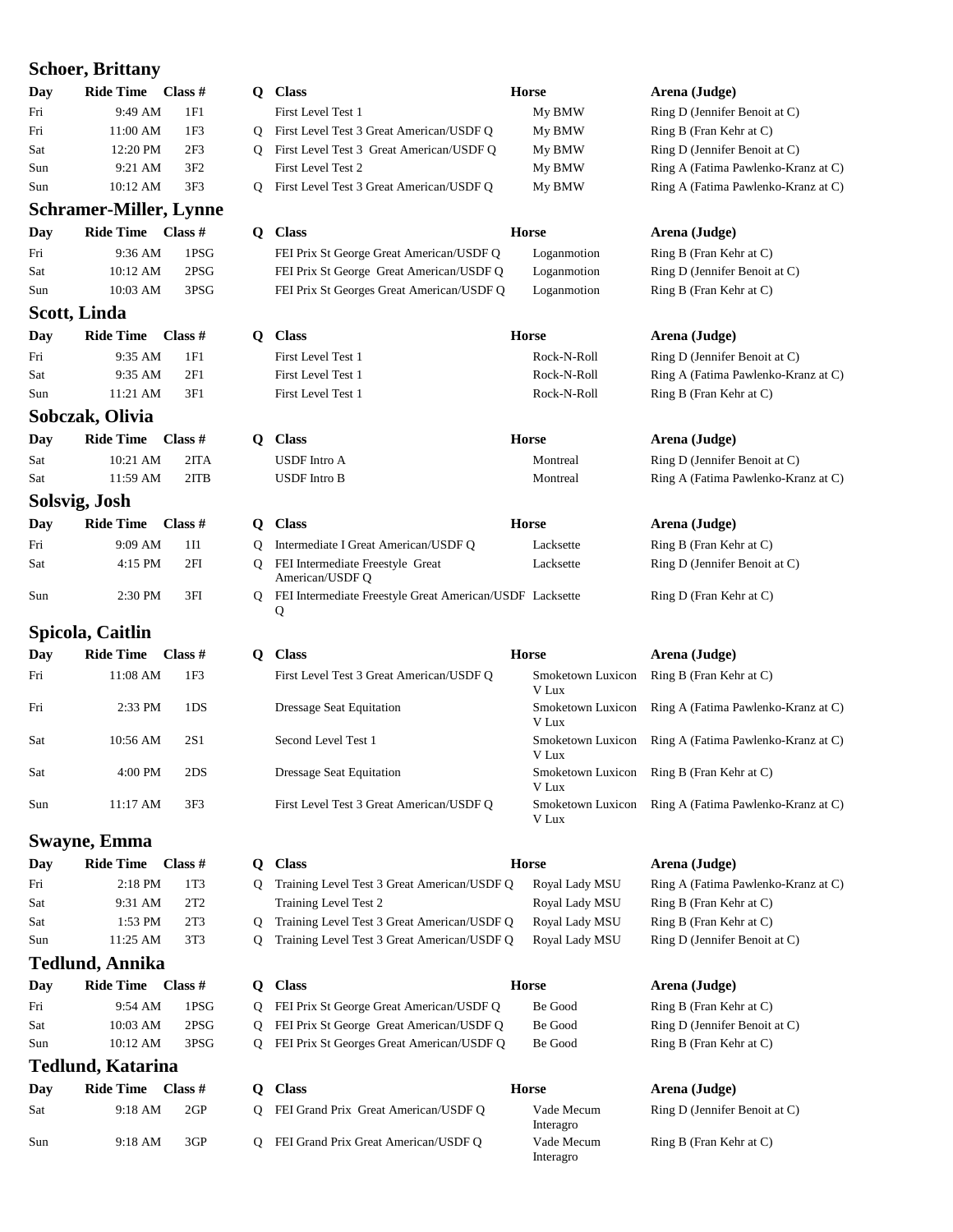### **Thelen, Jennifer**

| Day            | Ride Time Class # |                 |  |
|----------------|-------------------|-----------------|--|
| Sat            | 11:08 AM          | 2F <sub>3</sub> |  |
| Sat            | $2:53$ PM         | 2T <sub>3</sub> |  |
| Sun            | $9:56$ AM         | 3F3             |  |
| Sun            | $12:00$ PM        | 3T <sub>3</sub> |  |
| Thiher, Hannah |                   |                 |  |

| Day              | Ride Time Class # |        |
|------------------|-------------------|--------|
| Fri              | 8:45 AM 1 YT      |        |
| Sat              | $4:45$ PM         | $2$ FY |
| S <sub>11n</sub> | $8.18$ AM         | -3 Y I |

### **Tierney, Nicole**

| Day | Ride Time Class $#$ |                 |
|-----|---------------------|-----------------|
| Fri | 9:30 AM 1F2         |                 |
| Fri | 12:04 PM 1F3        |                 |
| Sat | $10:06$ AM          | 2F2             |
| Sat | 12:04 PM            | 2F <sub>3</sub> |
| Sun | 11:01 AM            | 3F <sub>3</sub> |

### **Tomczak, Rachel**

| Day | Ride Time $\blacksquare$ Class # |                 |
|-----|----------------------------------|-----------------|
| Fri | 11:16 AM                         | 1F3             |
| Fri | $1:43$ PM                        | 1T <sub>3</sub> |
| Sat | $11:48$ AM                       | 2F <sub>3</sub> |
| Sat | 1:32 PM                          | 2T <sub>3</sub> |
|     |                                  |                 |

### **Turnberg, Gail**

| Ride Time Class #            |                 |
|------------------------------|-----------------|
| 9:59 AM                      | 1S <sub>2</sub> |
| 11:10 AM                     | 1S1             |
| 9:56 AM                      | 2S1             |
| 11:22 AM                     | 2S <sub>2</sub> |
| 12:18 PM                     | 3S1             |
| <b>Voigt-Moravec, Kelsey</b> |                 |
|                              |                 |

| υuν | isiac fiinc |                  |
|-----|-------------|------------------|
| Sat | 11:10 AM    | 2S1              |
| Sat | $2:16$ PM   | 2UT <sub>C</sub> |
| Sun | 11:50 AM    | 3S1              |
| Sun | 1:50 PM     | 3UTC             |

### **Warner, Jenny**

| Ride Time Class # |                 |
|-------------------|-----------------|
| $9:00$ AM         | 1GP             |
| 11:26 AM          | 1T <sub>3</sub> |
| $9:00$ AM         | 2GP             |
| $9:00$ AM         | 3GP             |
|                   |                 |

|     | Thelen, Jennifer             |                 |              |                                                               |                                     |                                       |
|-----|------------------------------|-----------------|--------------|---------------------------------------------------------------|-------------------------------------|---------------------------------------|
| Day | <b>Ride Time</b>             | Class $#$       | Q            | <b>Class</b>                                                  | <b>Horse</b>                        | Arena (Judge)                         |
| Sat | 11:08 AM                     | 2F3             | Q            | First Level Test 3 Great American/USDF Q                      | <b>Bhrancott</b>                    | Ring D (Jennifer Benoit at C)         |
| Sat | 2:53 PM                      | 2T3             | Q            | Training Level Test 3 Great American/USDF Q                   | <b>Bhrancott</b>                    | Ring B (Fran Kehr at C)               |
| Sun | 9:56 AM                      | 3F3             | Q            | First Level Test 3 Great American/USDF Q                      | <b>Bhrancott</b>                    | Ring A (Fatima Pawlenko-Kranz at C)   |
| Sun | 12:00 PM                     | 3T <sub>3</sub> | Q            | Training Level Test 3 Great American/USDF Q                   | <b>Bhrancott</b>                    | Ring D (Jennifer Benoit at C)         |
|     | Thiher, Hannah               |                 |              |                                                               |                                     |                                       |
| Day | <b>Ride Time</b>             | Class $#$       | Q            | <b>Class</b>                                                  | <b>Horse</b>                        | Arena (Judge)                         |
| Fri | 8:45 AM                      | 1YT             |              | Young Rider Team Test NAYC/USEF Qualify                       | Delfiano                            | Ring B (F. Kehr at C; J. Benoit at E) |
| Sat | 4:45 PM                      | 2FY             |              | FEI Young Rider Freestyle (NAYC/USEF<br>Qualifying)           | Delfiano                            | Ring D (J. Benoit at C; F. Kehr at B) |
| Sun | 8:18 AM                      | 3YI             |              | FEI Young Rider Individual Test (NAYC/USEF<br>Qualifying)     | Delfiano                            | Ring B (J. Benoit at C; F. Kehr at E) |
|     | <b>Tierney, Nicole</b>       |                 |              |                                                               |                                     |                                       |
| Day | <b>Ride Time</b>             | Class $#$       | $\mathbf{Q}$ | <b>Class</b>                                                  | <b>Horse</b>                        | Arena (Judge)                         |
| Fri | 9:30 AM                      | 1F <sub>2</sub> |              | First Level Test 2                                            | Pleasantstone Black<br>Henry        | Ring A (Fatima Pawlenko-Kranz at C)   |
| Fri | 12:04 PM                     | 1F3             | Q            | First Level Test 3 Great American/USDF Q                      | Pleasantstone Black<br>Henry        | Ring B (Fran Kehr at C)               |
| Sat | 10:06 AM                     | 2F <sub>2</sub> |              | First Level Test 2                                            | <b>Pleasantstone Black</b><br>Henry | Ring B (Fran Kehr at C)               |
| Sat | 12:04 PM                     | 2F <sub>3</sub> | Q.           | First Level Test 3 Great American/USDF Q                      | Pleasantstone Black<br>Henry        | Ring D (Jennifer Benoit at C)         |
| Sun | 11:01 AM                     | 3F3             | Q            | First Level Test 3 Great American/USDF Q                      | <b>Pleasantstone Black</b><br>Henry | Ring A (Fatima Pawlenko-Kranz at C)   |
|     | <b>Tomczak, Rachel</b>       |                 |              |                                                               |                                     |                                       |
| Day | Ride Time Class #            |                 | $\mathbf{Q}$ | <b>Class</b>                                                  | <b>Horse</b>                        | Arena (Judge)                         |
| Fri | 11:16 AM                     | 1F3             | Q            | First Level Test 3 Great American/USDF Q                      | Favory Rigitta II                   | Ring B (Fran Kehr at C)               |
| Fri | 1:43 PM                      | 1T <sub>3</sub> | Q            | Training Level Test 3 Great American/USDF Q                   | Favory Rigitta II                   | Ring A (Fatima Pawlenko-Kranz at C)   |
| Sat | 11:48 AM                     | 2F <sub>3</sub> | Q            | First Level Test 3 Great American/USDF Q                      | Favory Rigitta II                   | Ring D (Jennifer Benoit at C)         |
| Sat | 1:32 PM                      | 2T <sub>3</sub> | Q            | Training Level Test 3 Great American/USDF Q                   | Favory Rigitta II                   | Ring B (Fran Kehr at C)               |
|     | Turnberg, Gail               |                 |              |                                                               |                                     |                                       |
| Day | <b>Ride Time</b>             | Class $#$       | $\mathbf{Q}$ | <b>Class</b>                                                  | <b>Horse</b>                        | Arena (Judge)                         |
| Fri | 9:59 AM                      | 1S <sub>2</sub> |              | Second Level Test 2                                           | GDT Mona Lisa                       | Ring A (Fatima Pawlenko-Kranz at C)   |
| Fri | 11:10 AM                     | 1S1             |              | Second Level Test 1                                           | GDT Mona Lisa                       | Ring D (Jennifer Benoit at C)         |
| Sat | 9:56 AM                      | 2S1             |              | Second Level Test 1                                           | GDT Mona Lisa                       | Ring A (Fatima Pawlenko-Kranz at C)   |
| Sat | 11:22 AM                     | <b>2S2</b>      |              | Second Level Test 2                                           | GDT Mona Lisa                       | Ring B (Fran Kehr at C)               |
| Sun | 12:18 PM                     | 3S 1            |              | Second Level Test 1                                           | GDT Mona Lisa                       | Ring B (Fran Kehr at C)               |
|     | <b>Voigt-Moravec, Kelsey</b> |                 |              |                                                               |                                     |                                       |
| Day | <b>Ride Time</b>             | Class #         |              | Q Class                                                       | <b>Horse</b>                        | Arena (Judge)                         |
| Sat | 11:10 AM                     | $2S1$           |              | Second Level Test 1                                           | Tide Is High                        | Ring A (Fatima Pawlenko-Kranz at C)   |
| Sat | 2:16 PM                      | 2UTC            |              | USEF Test of Choice Qualifier Great<br>American/USDF Q        | Tide Is High                        | Ring D (Jennifer Benoit at C)         |
| Sun | 11:50 AM                     | 3S 1            |              | Second Level Test 1                                           | Tide Is High                        | Ring B (Fran Kehr at C)               |
| Sun | 1:50 PM                      | 3UTC            |              | <b>USEF Test of Choice Qualifier Great</b><br>American/USDF Q | Tide Is High                        | Ring A (Fatima Pawlenko-Kranz at C)   |
|     | <b>Warner, Jenny</b>         |                 |              |                                                               |                                     |                                       |
| Day | <b>Ride Time</b>             | Class $#$       |              | Q Class                                                       | Horse                               | Arena (Judge)                         |
| Fri | 9:00 AM                      | 1GP             |              | FEI Grand Prix Great American/USDF Q                          | Zydeco                              | Ring B (Fran Kehr at C)               |

| Dav | <b>Ride Time</b> | Class $#$       | <b>Class</b>                                | Horse               | Arena (Judge)                       |  |
|-----|------------------|-----------------|---------------------------------------------|---------------------|-------------------------------------|--|
| Fri | 9:00 AM          | 1GP             | FEI Grand Prix Great American/USDF O        | Zydeco              | Ring B (Fran Kehr at C)             |  |
| Fri | 11:26 AM         | 1T <sub>3</sub> | Training Level Test 3 Great American/USDF Q | Excalibur's Luciano | Ring A (Fatima Pawlenko-Kranz at C) |  |
| Sat | 9:00 AM          | 2GP             | FEI Grand Prix Great American/USDF O        | Zydeco              | Ring D (Jennifer Benoit at C)       |  |
| Sun | $9:00$ AM        | 3GP             | FEI Grand Prix Great American/USDF Q        | Zydeco              | Ring B (Fran Kehr at C)             |  |